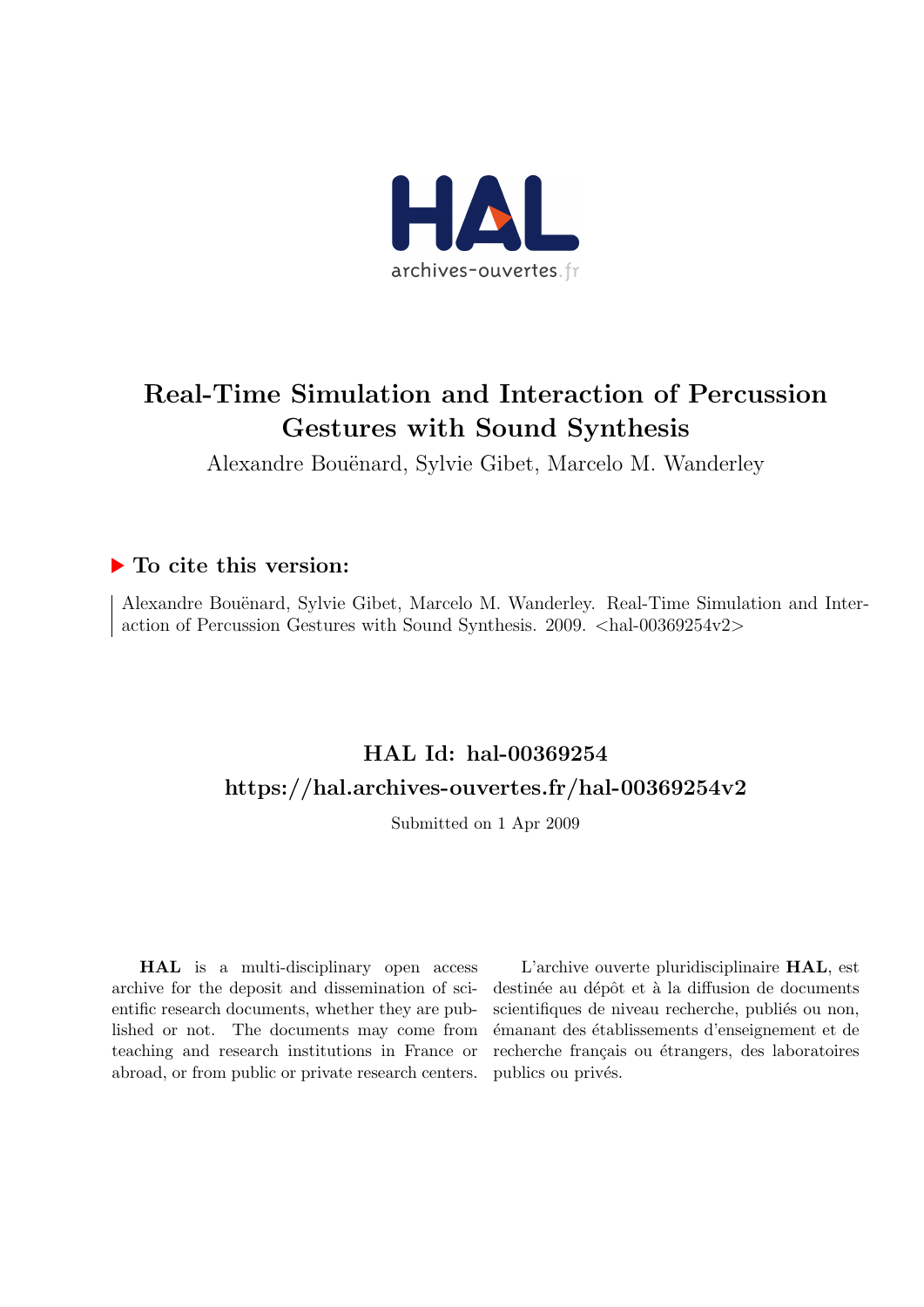# Real-Time Simulation and Interaction of Percussion Gestures with Sound Synthesis

Alexandre Bouënard \* † Sylvie Gibet \* Marcelo M. Wanderley †

(\*) SAMSARA / VALORIA, Universite de Bretagne Sud, Vannes, France ´ (†) IDMIL / CIRMMT, McGill University, Montreal, Qc., Canada

#### **Abstract**

Virtual characters playing virtual musical instruments must interact in real-time with the sounding environment. Dynamic simulation is a promising approach to finely represent and modulate this interaction. Moreover, captured human motion can provide a database covering a large variety of gestures with various levels of expressivity. We propose in this paper a physics-based environment in which a virtual percussionist is dynamically controlled and interacts with a physics-based sound synthesis algorithm. We show how an asynchronous architecture, including motion and sound simulation, as well as visual and sound outputs can take advantage of the parameterization of both gesture and sound that influence the resulting virtual instrumental performance.

**Keywords:** Motion Control, Physics Based Computer Animation, Sound Synthesis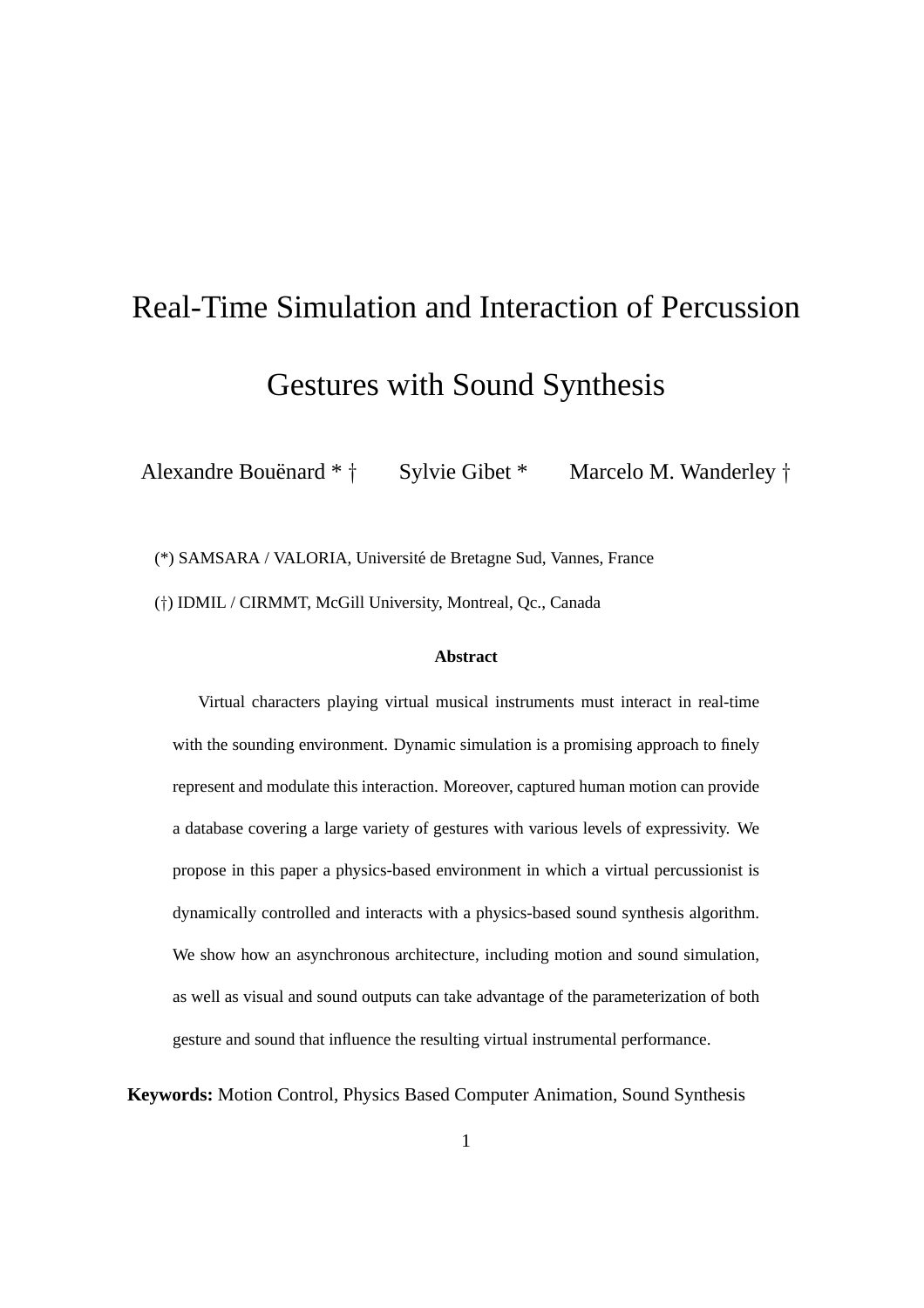## **Introduction**

Playing a musical instrument involves complex human behaviours. While performing, a skilled musician is able to precisely control his motion and to perceive both the reaction of the instrument to his actions and the resulting sound. This relationship between performer actions and the effects on the produced sound is crucial for understanding the mechanisms underlying musical learning or performance. Transposing these real-world experiences into virtual environments provides the possibility to explore novel solutions for designing virtual characters interacting with virtual musical instruments, and by extension for designing animated entities interacting with objects producing realistic sounds.

This paper proposes a physically based framework, in which a virtual character dynamically interacts with a physical simulated percussive instrument. Our goal is to show the influence of the motion control on the produced sound. This influence may be characterized by the subtle physical interactions that occur as the stick makes contact with the drum membrane, as well as the characteristics of the preparatory gesture. In order to take into account the main characteristics of real performers, our approach combines human motion data and physically based simulation with the goal of achieving compelling percussion gestures and producing convincing contact information.

This approach provides a way to interactively manipulate and process both gesture and sound data. Since these data have a physical meaning, their manipulation should guarantee the preservation of the realism of the generated motion and sound. Furthermore, this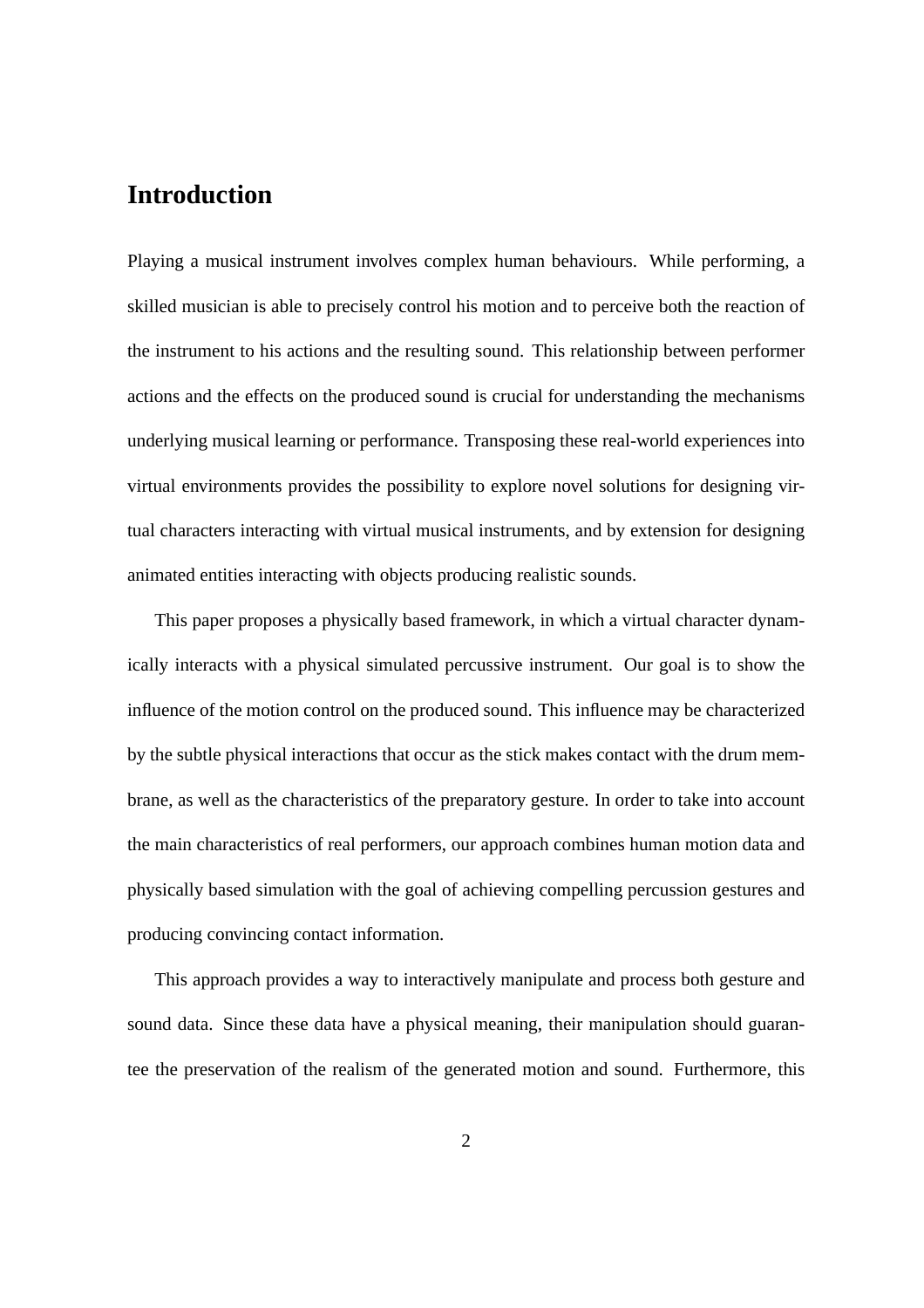multisensory virtual environment opens new perspectives to explore gesture and sound parameters, as well as the mapping between them. It also enhances the perception (gestural, visual and auditory) of such complex experiences.

In this paper, we discuss the interaction and mapping between physics-based synthesis of motion and sound, especially with the focus on percussion motion. We first review related literature and compare our approach to other existing techniques. Next we present an overview of our integrated system. We present details on the physics-based motion control approach and the way it exploits motion capture data, and then propose an interaction scheme between motion and sound synthesis. The main results are then presented and discussed. Finally, we conclude with further perspectives.

## **Related Work**

Three main problems have to be addressed in animating characters performing percussion gestures. First, physically based simulation driven by motion capture data has to be considered, so that the physical interaction with the virtual world can be taken into account, and the generated movements can be driven by real examples. A second critical issue is the sound synthesis techniques which have to be used so that an effective mapping can be implemented between parameters generated from motion and sound synthesis parameters. Finally, the synchronization of different modalities and its use in interactive applications needs to be considered.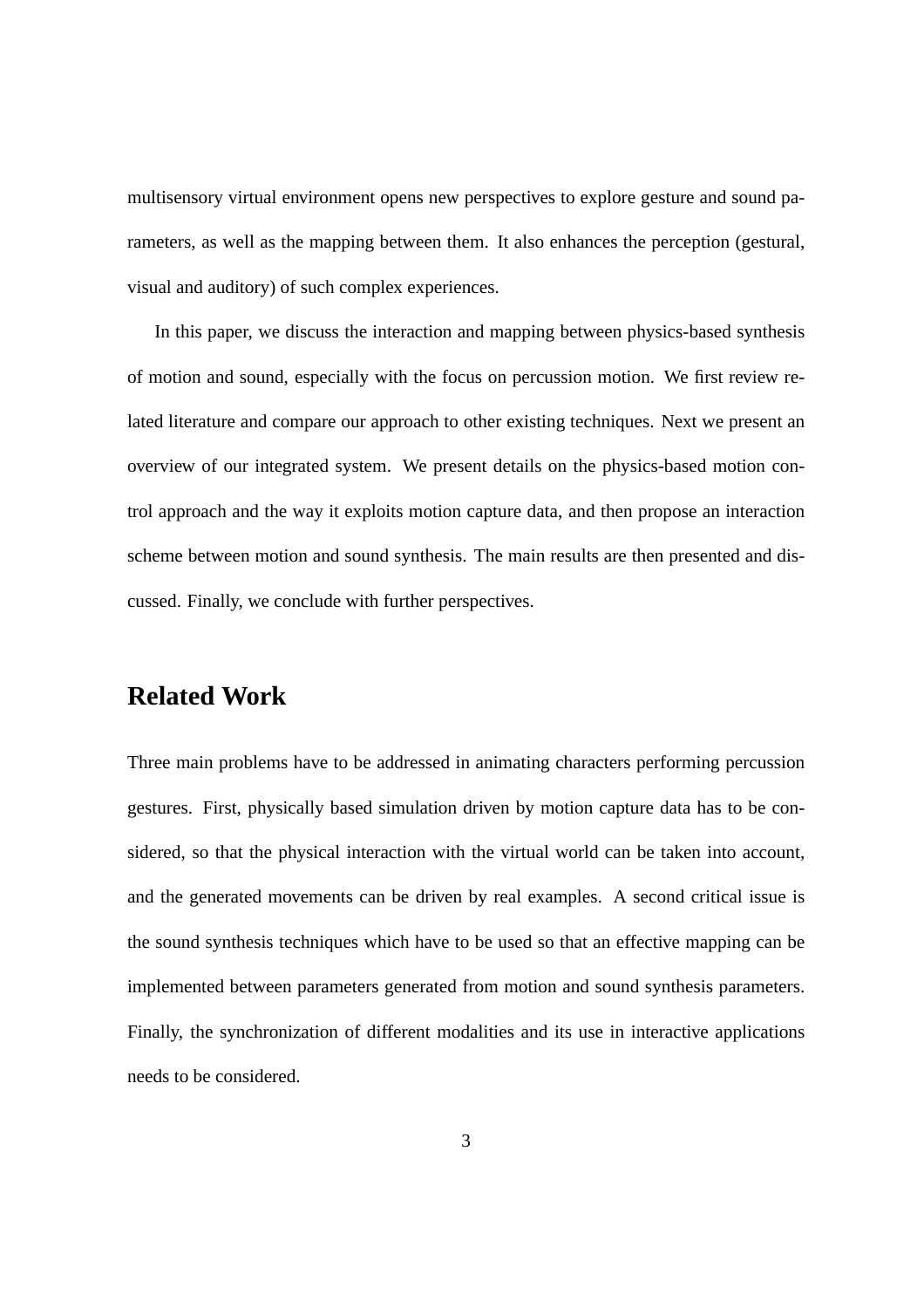Controlling adaptative and responsive virtual characters has been intensively investigated in computer animation research. Most of the contributions have addressed the control of articulated figures using robotics-inspired proportionnal derivative (PD) controllers [1]. This has inspired many works for handling different types of motor tasks such as walking, running [2], composing these tasks[3] and easying the hard and time-consuming process of tuning such PD controllers [4]. More related to our work are hybrid methods combining physics-based controllers and kinematic motion data, which aim at associating the advantage of user controllability of kinematics methods and the responsiveness of dynamics controllers. Our work is based on the tracking of motion capture data but differs from previous works by having a fully dynamically controlled character. The specificity of our contribution lies also in the integration and the possible collaboration between inverse kinematics (IK) and inverse dynamics (ID) controllers, rather than handling strategies for transtionning between kinematic and dynamic controllers [5, 6, 7]. We can also find in [8] the use of IK as a pre-process for modifying the original captured motion and simulating it on a different character anthropometry, we rather use IK as a basis of our hybrid control method for specifying the control of a dynamic character from end-effector trajectories. This hybrid collaboration is particularly consistent for the synthesis of such ballistic motion that is percussion performance, which is not take into account in related contributions [8, 9].

Alongside to the dynamic animation of virtual characters, physics-based sound synthesis methods have been widely studied, with the analogous goal of creating adaptative sounds towards changes in environment or objects properties. Since the introduction into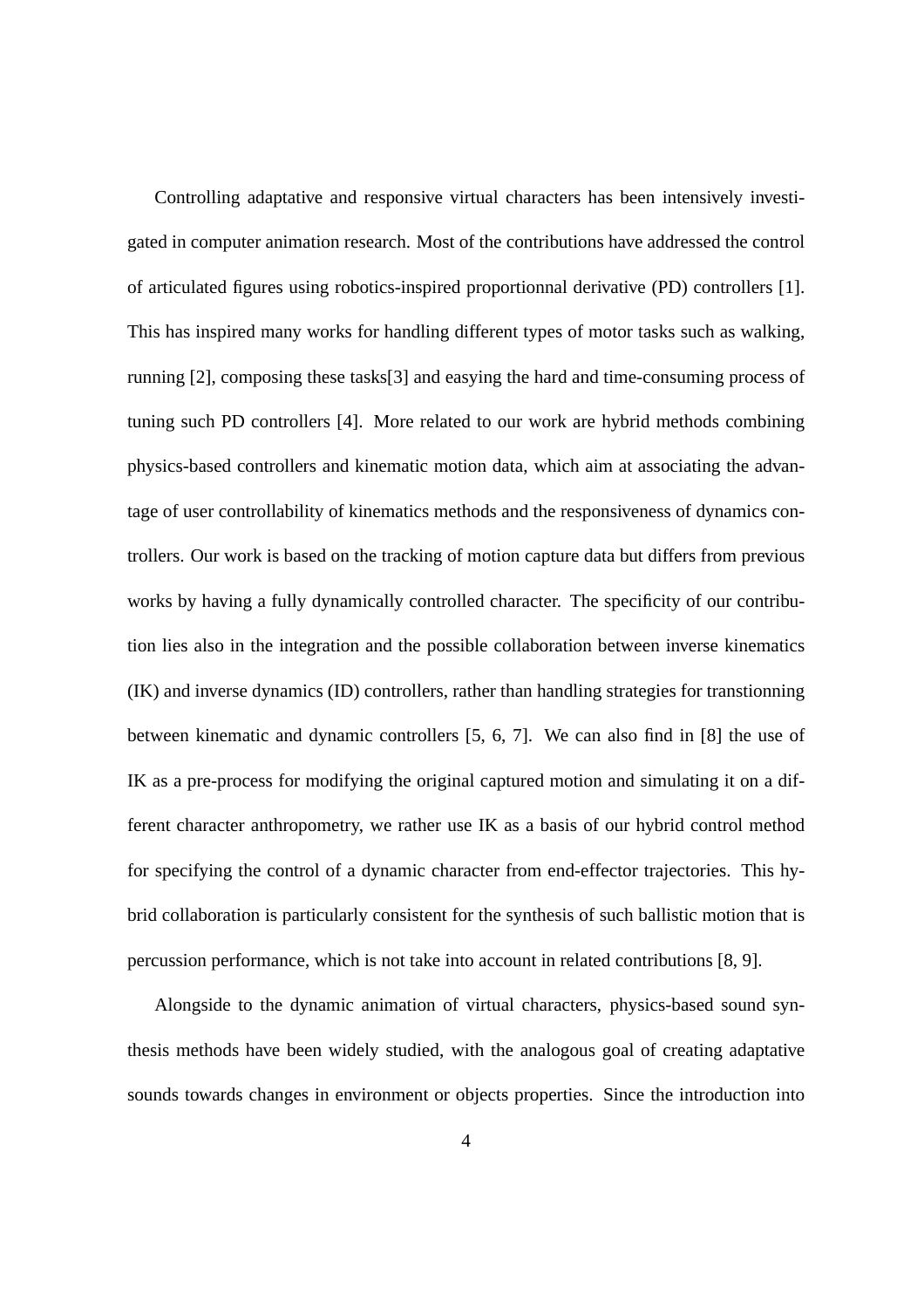the graphics community of modeling the surface vibrations of objects for sound synthesis [10], most of works have either focused on the direct use of vibrational modes [11] based on measurements [12], or the simulation of surface vibrations using the finite element method [13]. More recently, the high interest on modal synthesis has led to acceleration algorithms for handling large and complex environments [14]. Our work involves in a similar manner physical models based on modal synthesis, but we point out to the difficulty of relating these sound synthesis schemes to their cause in the context of music performance, i.e. the instrumental gesture of a virtual performer. Here the focus is on the simulation of instrumental (percussion) gestures, as well as on the mapping between motion and sound synthesis.

We therefore propose an architecture for physically exploring the interaction between motion and sound synthesis that eases the synchronization of different modalities and heterogenous data types (motion capture, movement simulation, sound control parameters). Previous works also involved a motion-driven approach for the synchronized generation of soundtracks from animations [15]. But as recalled in [16], despite many recent improvements, most of computer animation and simulation frameworks are still reluctant to integrate such synchronization method, moving therefore away from the interactive realism and presence that sound can give to computer animation applications. Our goal is to show how a physics modeling of the motion-sound interaction, combined with a carefully-designed system architecture can be of interest to that mean. Such a contribution has been proposed for haptic rendering systems [17, 18], but to our knowledge it has not yet been exploited for the simulation and interaction of instrumental gestures with physics-based sound synthesis.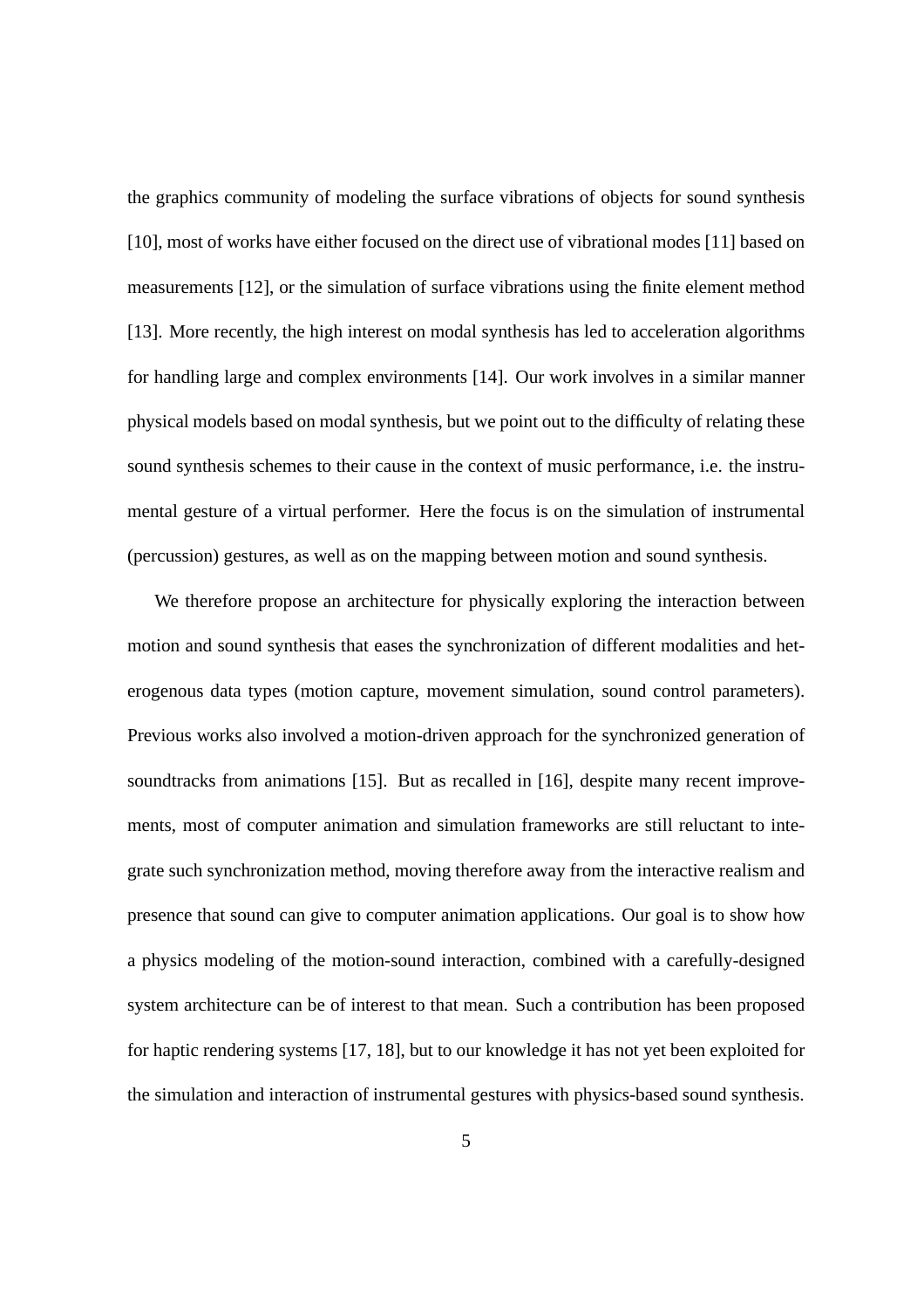## **Overview**

The architecture of our system is presented in Figure 1, allowing the physics simulation of percussion gestures to interact with sound synthesis processes. The physics-based motion control of the virtual character involves a motion capture database for planning percussion gestures, as well as the hybrid combination of IK and ID controllers. The interaction expresses the mapping between the percussion motion simulation and the sound synthesis module, and features a specially designed architecture for accelerating and easying this process.

## **Physics-based Motion Control**

The approach that we adopt for physically controlling percussion gestures from motion capture data is described in Figure 2. It involves the physical modeling of the virtual percussionist from pre-recorded percussion performances, and the controller which tracks motion capture data, requiring either a simple ID control mode, or a combined IK and ID control mode.

#### **Virtual Character Modeling**

The physics-based modeling of the virtual character is composed of rigid bodies articulated by mechanical joints. Motion capture data of percussion performances are used to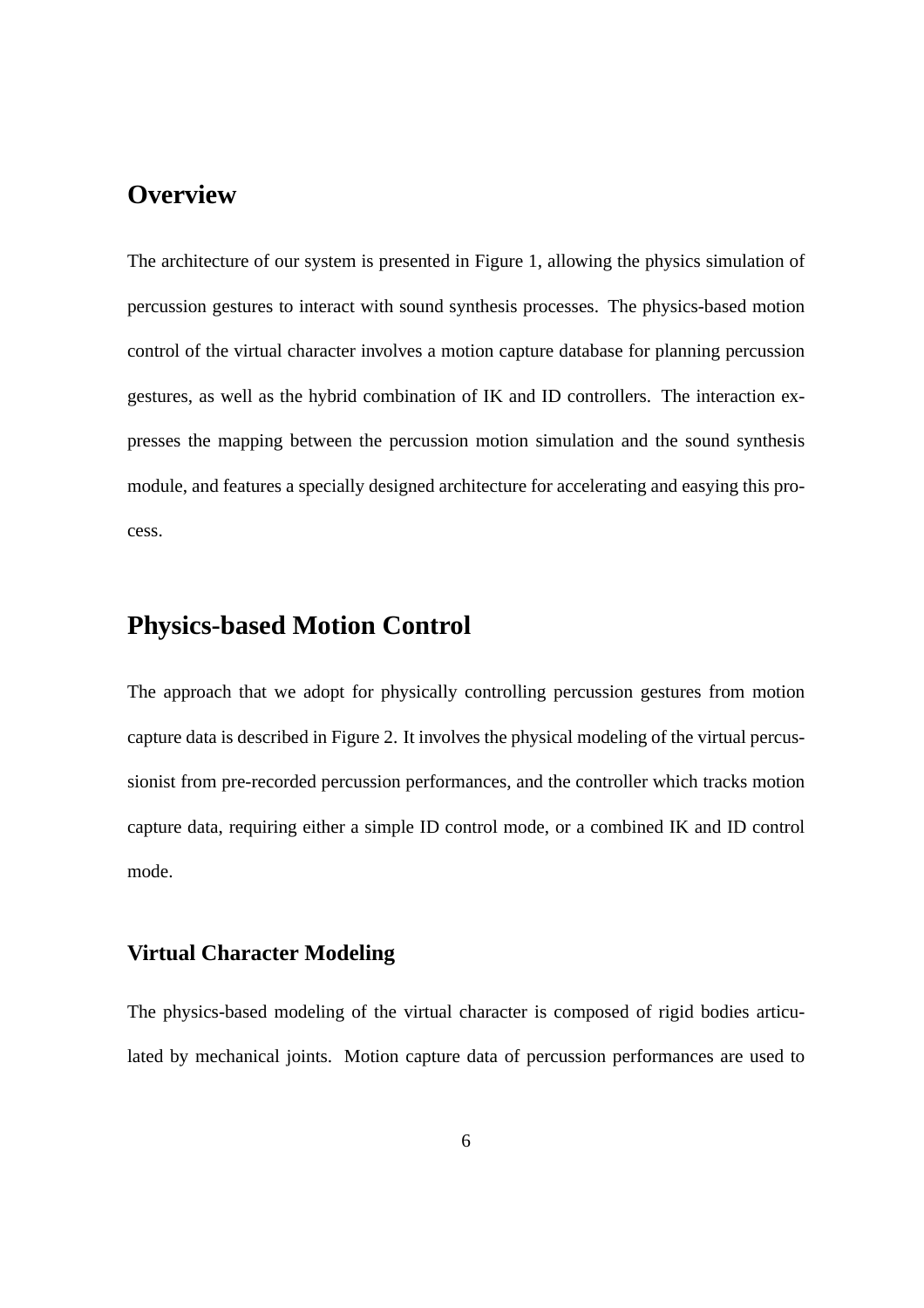physically model and parameterize both the anthropometry and the mechanical joints of the virtual character, making a direct correspondence between the real performer and the virtual character. The physical properties of each rigid body composing the virtual character, such as mass, size of the limbs, density and inertia matrix are consistent with the anthropometry extracted from motion capture data.

In addition, each mechanical joint has three rotational degrees of freedom, restricted to the angular limits of the human body, in order to avoid non realistic motion. Two formulations are available to extract the "lower" and "upper" limits of the angular joints, based on a statistical analysis of the motion capture data. The first formulation uses the Euler angles representation, and computes basic statistical features to characterize joint limits. The singularity of this represention is however frequent (gimbal lock), therefore we propose another formulation based on the quaternionic representation. Following the approach of [19], we compute joint limits in the quaternion space. The rotational (quaternionic) trajectory of a joint over time is transposed in the tangential space of its quaternionic mean, in which an SVD decomposition is applied. The resulting eigen values and axes are used for representing the motion distribution and for computing the joint limits (Algorithm 1).

#### **Motion Control**

Our approach to dynamic character control uses percussion gestures from a motion capture database, allowing to take into account all the variability and expressiveness of real percus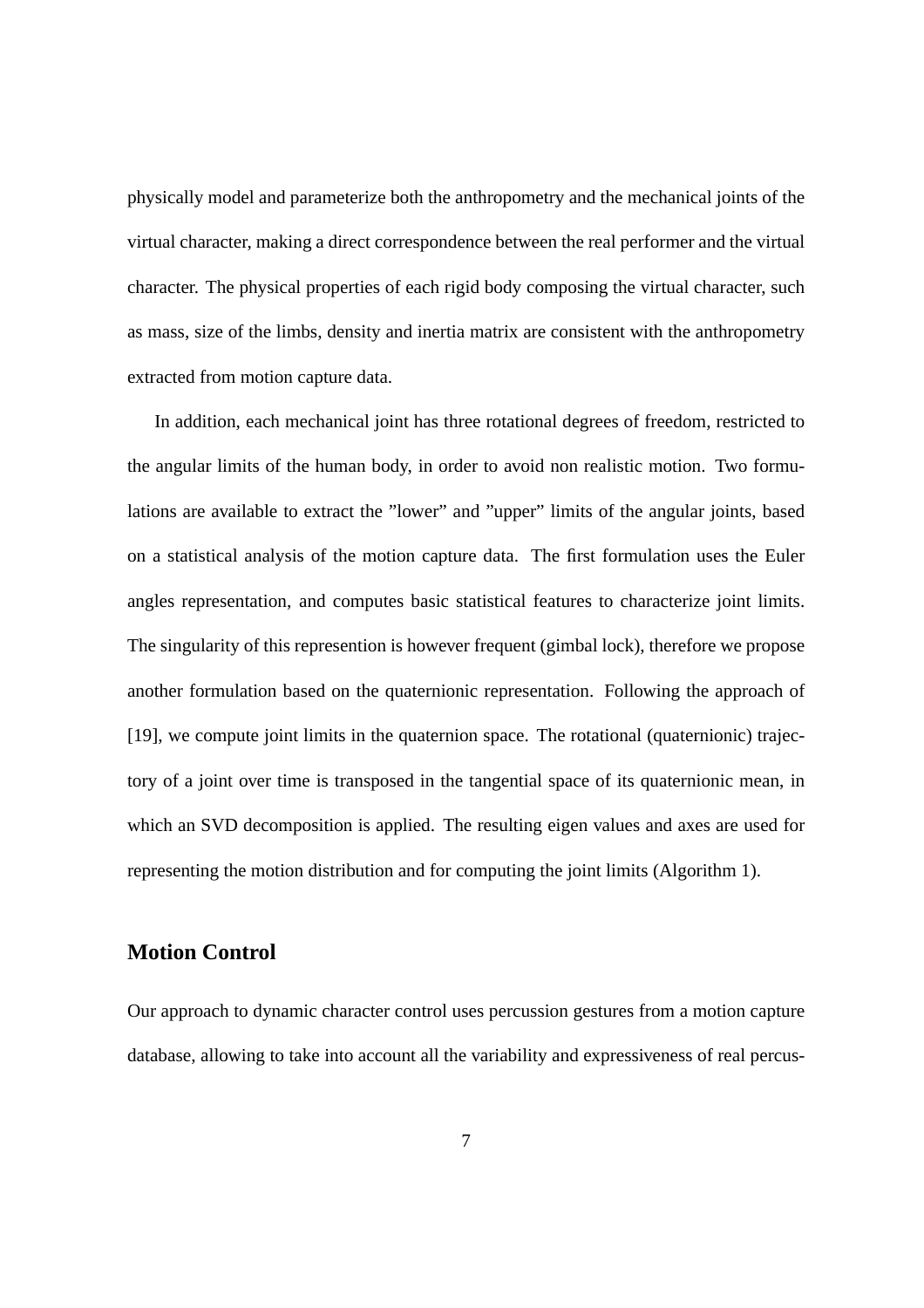sion gestures. The variability can be due to various percussion performances using different drumstick grips, various beat impact locations and several musical playing variations. We propose two ways for achieving the motion control (Figure 2), either by tracking motion capture data in the joint space (angular trajectories), or tracking end-effector trajectories in the 3D cartesian space. Tracking motion capture data in joint space requires ID control, whereas tracking in the end-effector space requires both IK and ID control. In this latter case, the two inversion processes are strongly linked.

#### **Tracking Motion Capture Data in Joint Space**

This control mode is related to motion capture data tracking by using ID controllers. Angular trajectories ( $\Theta^T$ ) are first extracted from motion capture data, and used to drive the fully dynamically controlled virtual character. We use traditional proportional-derivative feedback controllers, modeled as damped springs and parameterized by manually-tuned damping and stiffness coefficients ( $k_d$ ,  $k_s$ ). Knowing the current state of the mechanical joint ( $\Theta^S$ ,  $\dot{\Theta}^S$ ) and the joint target  $(\Theta^T)$  to be reached, the torque  $(\tau)$  is computed and exerted on the articulated rigid bodies, accordingly to equation ( 1).

$$
\tau = k_s \cdot (\Theta^S - \Theta^T) - k_d \cdot \dot{\Theta}^S \tag{1}
$$

#### **Tracking Motion Capture Data in 3D Cartesian Space**

A more intuitive physics control of the virtual character is proposed by combining IK and ID controllers. Instead of directly tracking angular trajectories from the motion capture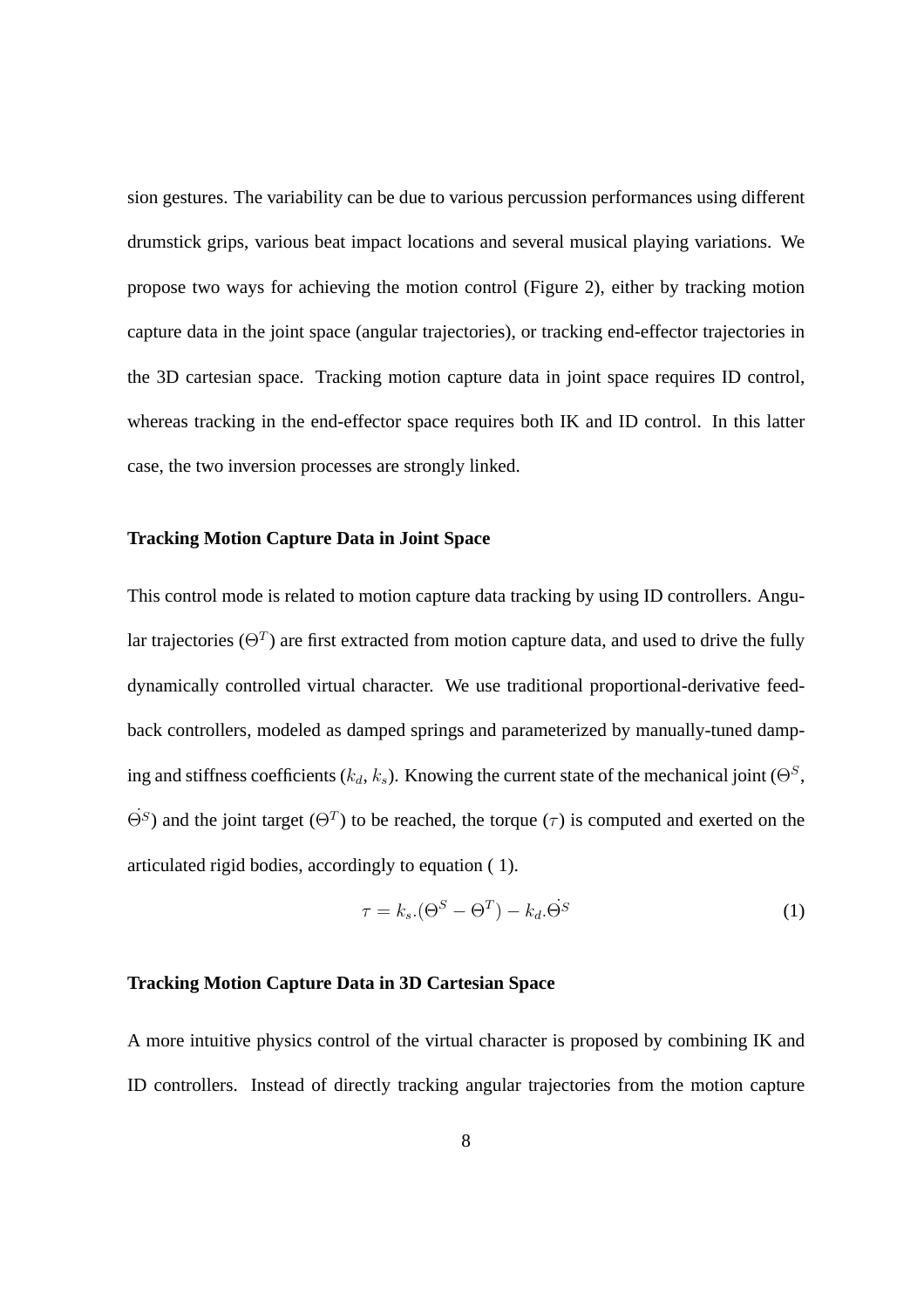database, this tracking mode consists in extracting end-effector positions in the 3D Cartesian space. From these Cartesian targets, an IK method computes (equation 2) the kinematic postures (joint vector  $\Theta^T = {\Theta_1, ..., \Theta_n}$ ), which are used as the desired input of the ID controllers (Algorithm 2), thus providing the required torques to control the physical character (Figure 2).

$$
\Delta \Theta^T = -\lambda J^+_{\Theta} (X^S - X^T), \ \ \Theta^T = \Theta^S + \Delta \Theta^T \tag{2}
$$

 $J_{\Theta}^+$  is the Jacobian pseudo-inverse of the system to be controlled,  $X^S$  and  $X^T$  represent the current and target end-effector positions in the Cartesian space. In this paper, we implemented a slightly modified version of the pseudo-inverse that guaranties that singularities are avoided, referred to as the damped or singularity robust (SR) pseudo-inverse [20]. One may equally use other IK techniques, such as the transpose of the Jacobian  $J<sup>t</sup>$ , or the learning technique described in [21].

Using such an IK formulation necessitates the computation of the Jacobian matrix, and therefore we defined an equivalent representation of the articulated chain, both in the kinematics and dynamics spaces. The main difficulty with the coupling of both kinematics and dynamics controllers is that the convergence of the IK algorithm is added to the difficulty of tuning the parameters of the PD dynamic controllers. But this approach enables the manipulation of motion capture data in the 3D Cartesian space (configuration  $X^T$ ) instead of the angular space  $(\Theta^T)$ , which is more consistent and intuitive for controlling percussion gestures, by using end-effector trajectories, for instance drumsticks extremities.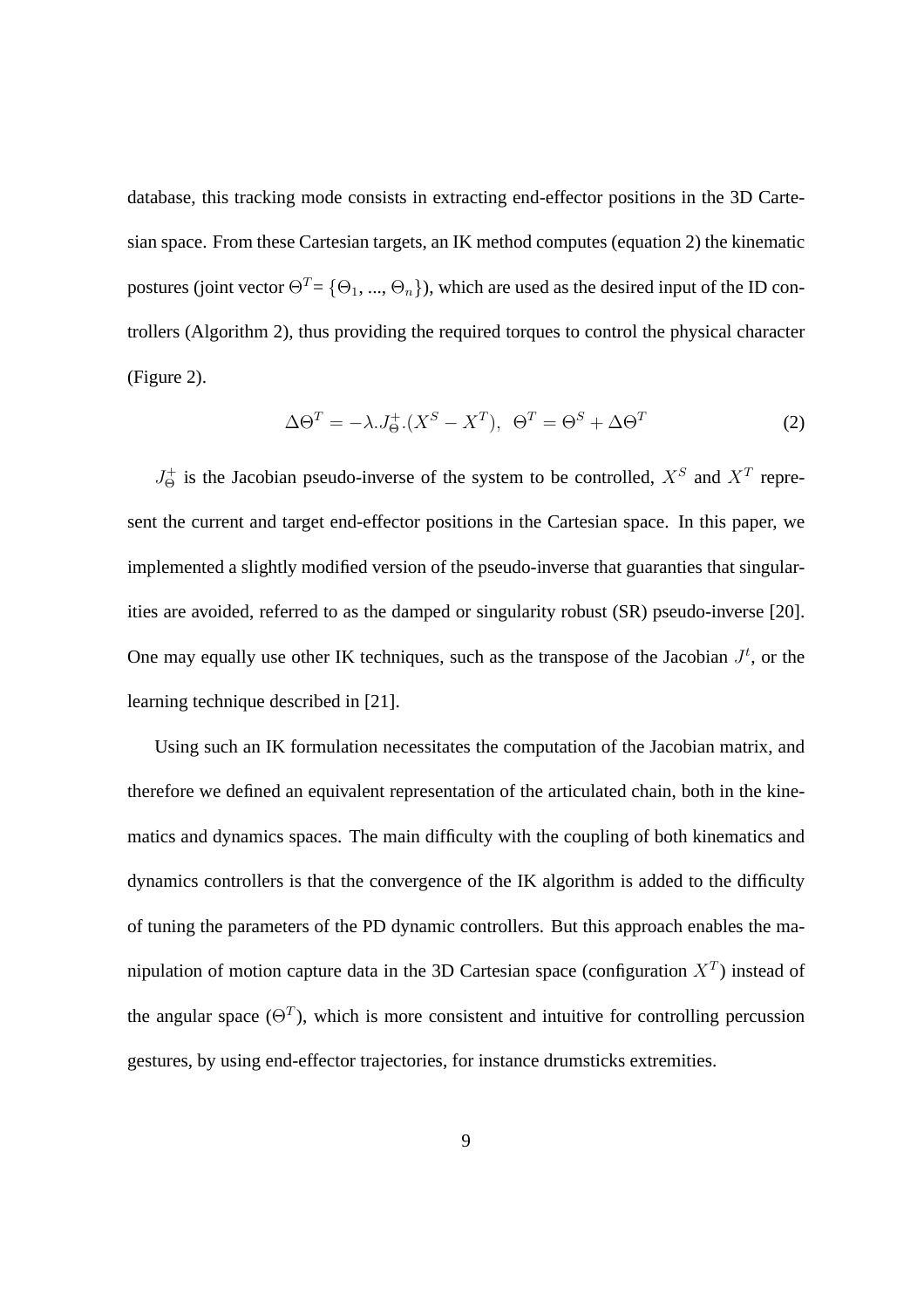## **Interaction between Motion and Sound Synthesis**

We propose a general architecture (Figure 3) that allows for simultaneously and asynchronously running the physics simulation of percussion gestures, graphics and sound rendering processes, as well as handling their interaction in real-time. This architecture is effective for managing different modalities and data types, and for specifying at the physics level the mapping between these.

#### **Asynchronous Client-Server Architecture**

Our system allows the multimodal integration, interaction and synchronization of visual and sounding media, and is composed of four components represented as physics, graphics, interaction and sound managers.

Multimodal processes such as graphics and sound rendering are fundamently different, and achieving a real-time interaction between the two can be hazardous. The first difficulty that appears when managing such media is their discrepency in time constants: graphics rendering is usely admitted effective at about 33Hz, whereas sound rendering needs a higher time sample ate around 44kHz. Moreover, the graphics rendering is the visible layer of a far more demanding process that is the physics simulation, requiring the handling of two other different time rates since our method relies on motion capture tracking: the original motion capture time rate and the time step of the physics simulation. An approach could consist in running synchronously every manager at the sound rate, but such an approach would fall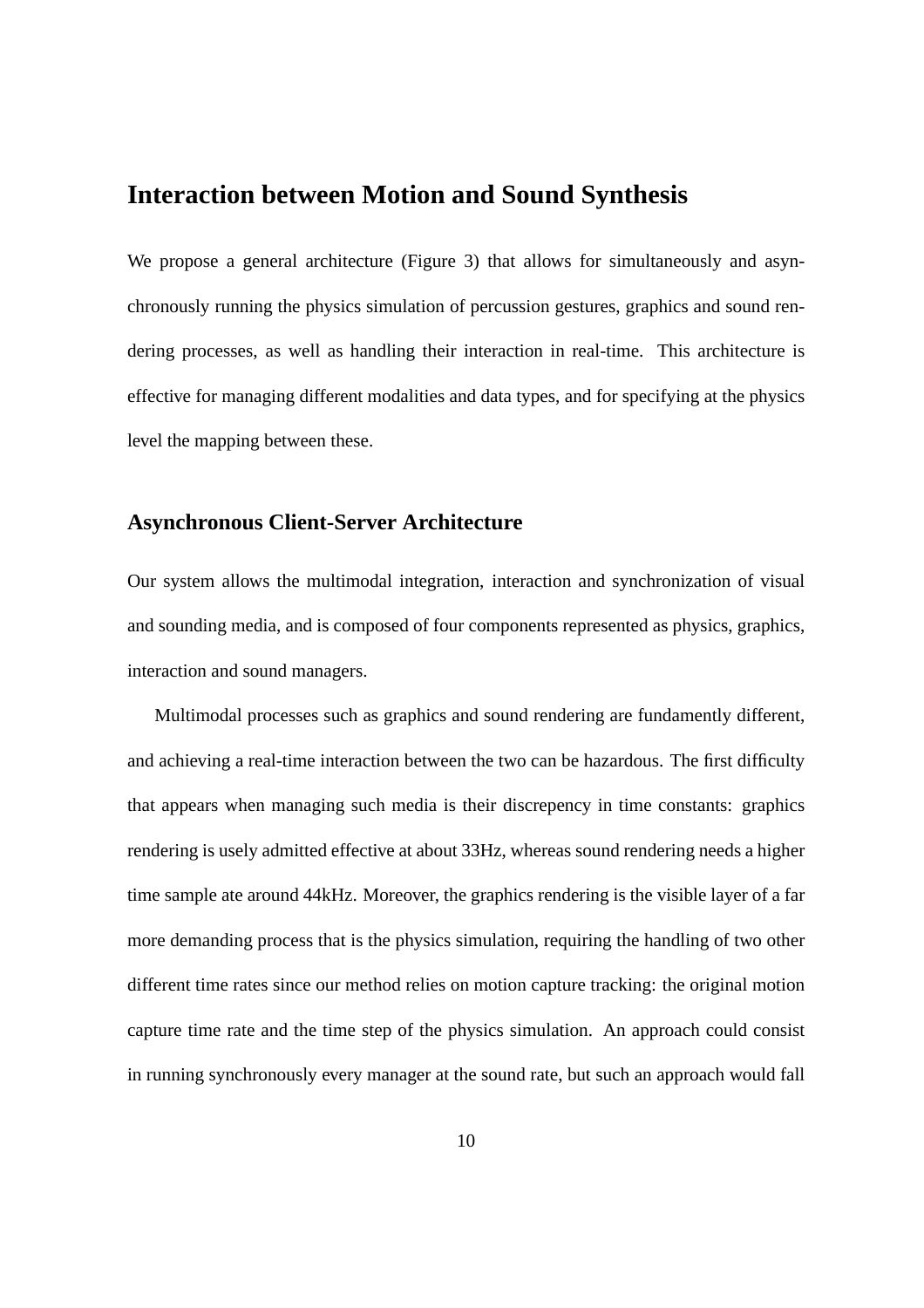short in real-time considerations.

We propose an asynchronous client-server scheme for handling the interaction between the physics, graphics and sound managers. This enables the possible distribution of the different managers on distinct platforms, thus reducing the computational cost of each manager and its impact on the others. For this purpose, we adopt the Open Sound Control (OSC) communication protocol [22] which is traditionally used in the computer music community and allows the real-time exchange of multimedia data flows. The asynchronous exchange of data is materialized here by the mapping between the output of motion synthesis and the input of sound synthesis. Events produced during the physical simulation are dealt by the interaction module which feeds the sound synthesis processes and the visual outputs.

#### **Motion-Sound Physics Mapping**

For sound synthesis, we consider in this paper the modal synthesis technique, which is an efficient way of representing the vibrations of resonating objects as the motion simulation of systems composed of masses connected with springs and dampers. This physically-based approach enables the direct modeling of the contact force impact. According to [23], this force depends on the state (displacement and velocity) of the colliding modal objects.

The interaction manager includes a collision detection algorithm that can retrieve the physical features of any contact event produced when the drum is excited. In particular it provides information on the impact position, velocity and force (direction and amplitude),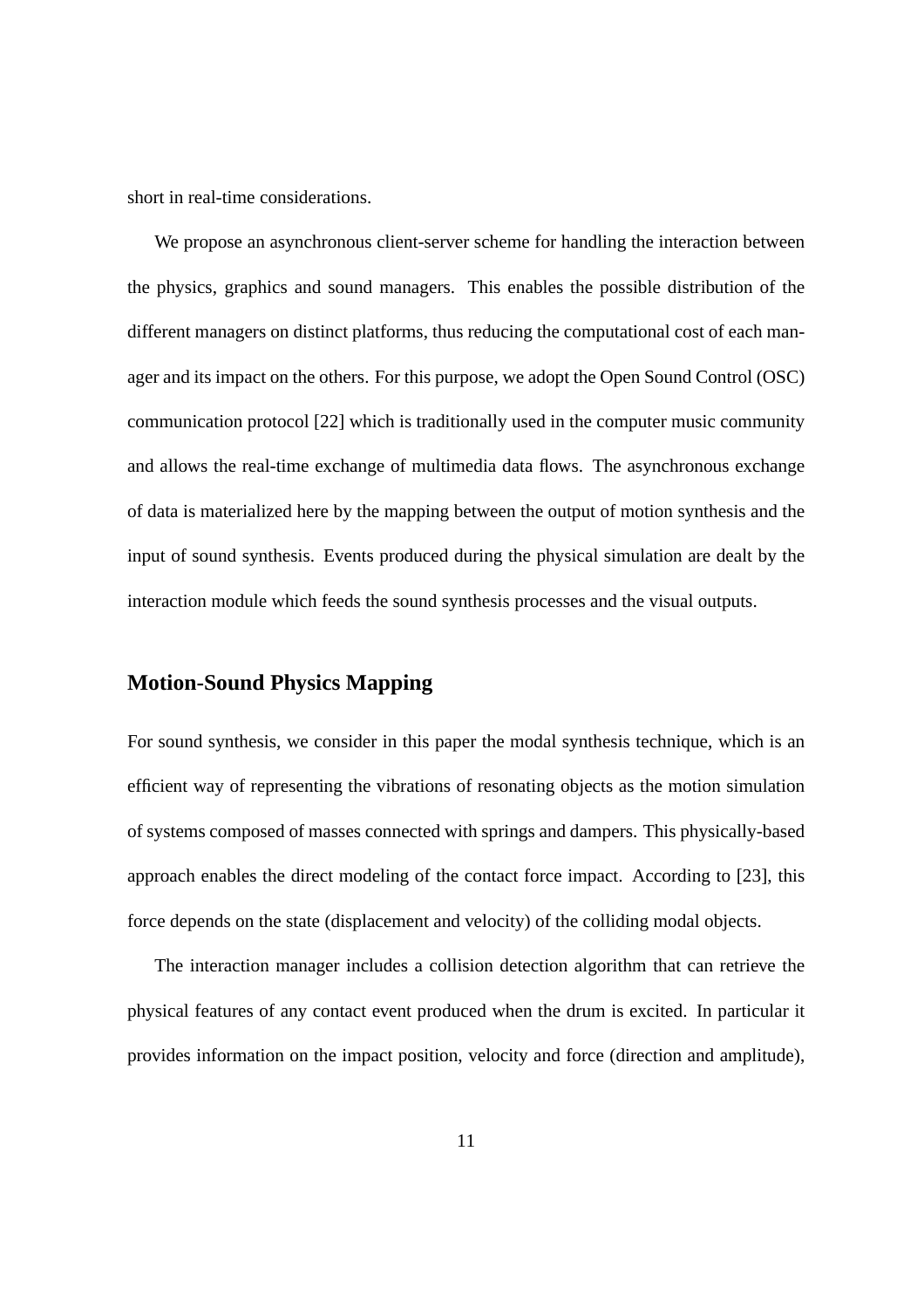which can be the input to the physics-based sound synthesis process, in a direct one-to-one mapping.

As for the sound synthesis system, it allows for the real-time parameterization of the membrane properties (size, mass, tension), as well as the parameters of the modal synthesis (number of modes, resonances), thus rendering varied sound feedback effects .

## **Results**

We first present results regarding the physics-based control scheme described in the paper, where original motion capture data are compared both to the data synthesized with the ID controller (Joint Space Tracking) and the combination of IK and ID controllers (Cartesian Space Tracking). Secondly, an application of the proposed architecture, namely the integration of the OSC protocol and the development of a user interface in which the simulation of percussion performances can be parameterized.

#### **Physics Motion Capture Tracking: Joint Space vs. Cartesian Space**

The physical model of the virtual character is composed of 19 joints, totalling 57 degrees of freedom. The Open Dynamic Engine [24] is used for the overall motion simulation. Masses, inertia, limb lengths, as well as joint limits are estimated from real percussion performers. The results obtained by the two tracking modes, used to physically control the virtual percussionist are compared: a) motion capture tracking in joint space, involving an ID controller,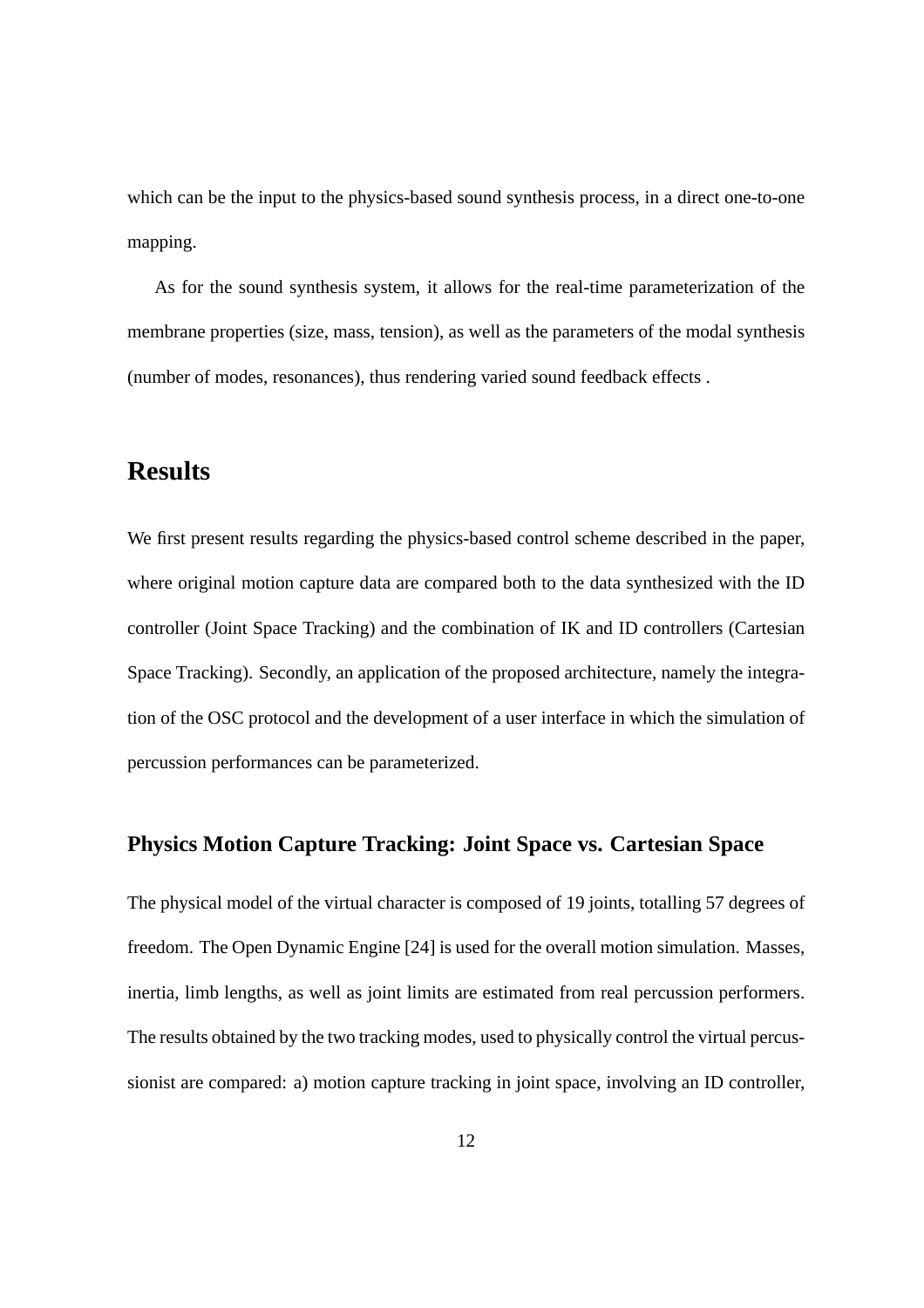and b) motion capture hybrid tracking in cartesian space, involving a combination of IK and ID controllers. Concerning the hybrid control mode, different inverse kinematics methods may be combined to ID controllers. In this paper, we implemented the Damped Least Squares method [20], a simple yet more robust adaptation of the pseudo-inverse regarding the singularity of the inverse kinematics problem.

Figure 4 compares raw data from captured motion with the two modes of control (ID only, and the hybrid combination of IK and ID). In these two control modes, we kept the same parameterization of the damped springs of the virtual character. We ran the simulation on a set of pre-recorded percussion gestures (French grip, legato), that were recorded at a sample rate of 250 Hz (we found it high enough to capture the whole body of the performer as well as the drumsticks). The hybrid control scheme tracks one percussion gesture for synthesizing whole arm movements only from the specification of the tip of the drumsticks trajectories. Figure 4 (top) presents the comparison between raw motion capture data and data generated by the IK process. It shows that data generated by the IK formulation are consistent with real ones, especially for the elbow flexion angle that is one of the most important degree of freedom of the arm in percussion gestures (especially during preparatory phases [25]). We finally present the comparison of the two control modes (ID control only and hybrid control) in Figure 4 (bottom). One interesting issue is the accuracy of the hybrid control mode compared to the simple ID control. This observation lies in the fact that the convergence of motion capture tracking is processed in the joint space in the case of ID control, adding and amplifying multiple errors on the different joints and leading to a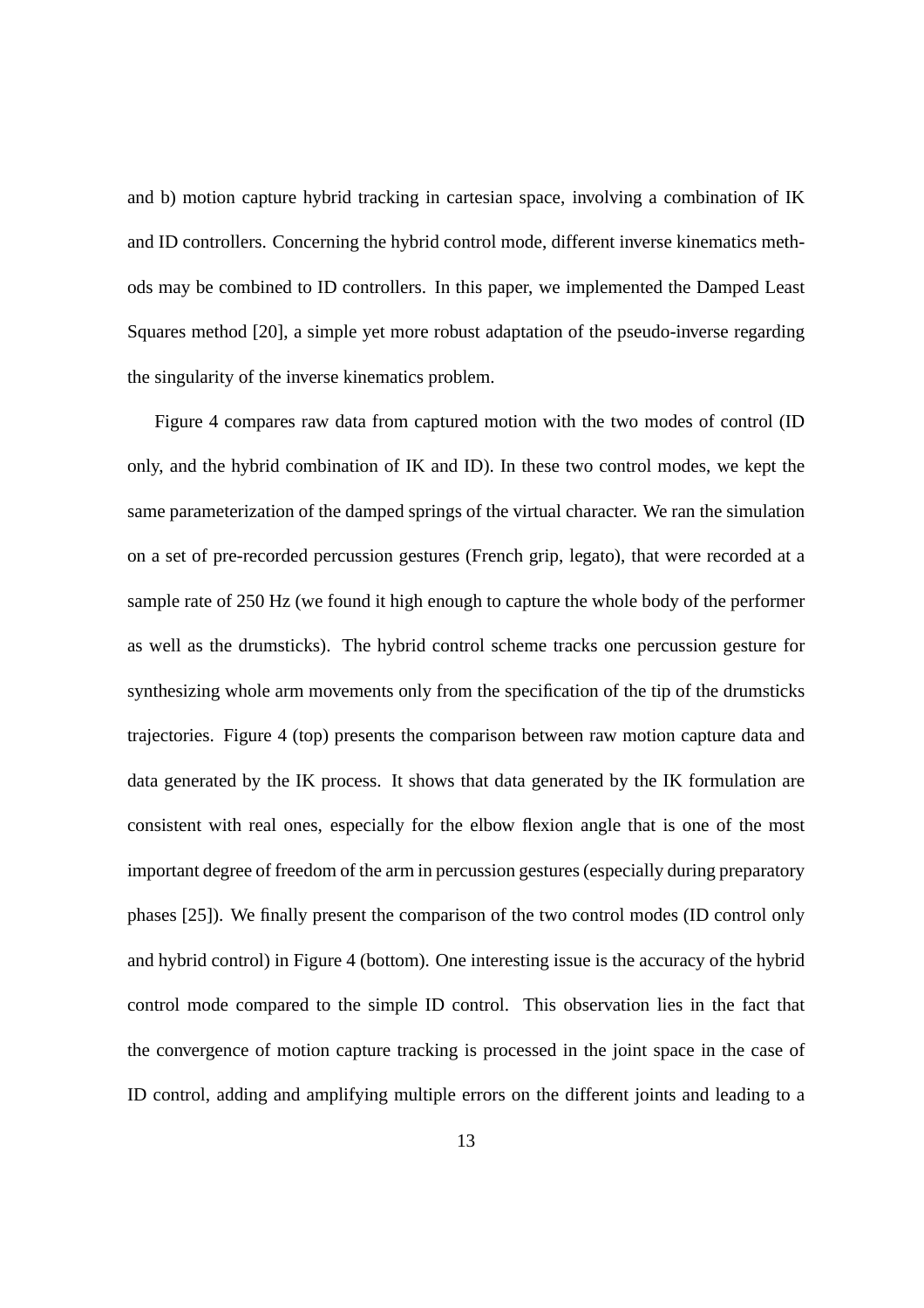greater error than processing the convergence in the Cartesian space for the hybrid control. The main drawback of this improvement is however the additional computationnal cost of the IK algorithm which is processed at every simulation step. It provides nevertheless a more flexible motion edition technique for controlling a fully physics-based virtual character, that eases the co-articulation between successive motion units. This is illustrated in Figure 5, which shows the creation of a gesture score from a musical score, and the animation of the virtual percusionist following this score.

#### **Fast-Easy Interaction for Sounding Virtual Character Animation**

Our software architecture implements the OSC protocol, without any assumption about the hosting of OSC clients and servers, making it possible to run the graphics, physics and sound managers on distinct computers. This architecture has been successfully tested by running the graphics/physics and sound cores on two different platforms linked by an ethernet connexion, providing an effective and reliable communication between the two.

The user interface presented in Figure 6 was implemented using Pure Data [26], which is considered as the sound OSC server in our architecture. It shows how users can instantiate and access OSC components (top control panels) by modifying, creating and registering new interaction messages between the physics (left control panel), graphics (middle control panel) and sound (right control panel) managers. Users can select different percussion grips (French or German), movement nuances (legato, tenuto, accent, vertical accent and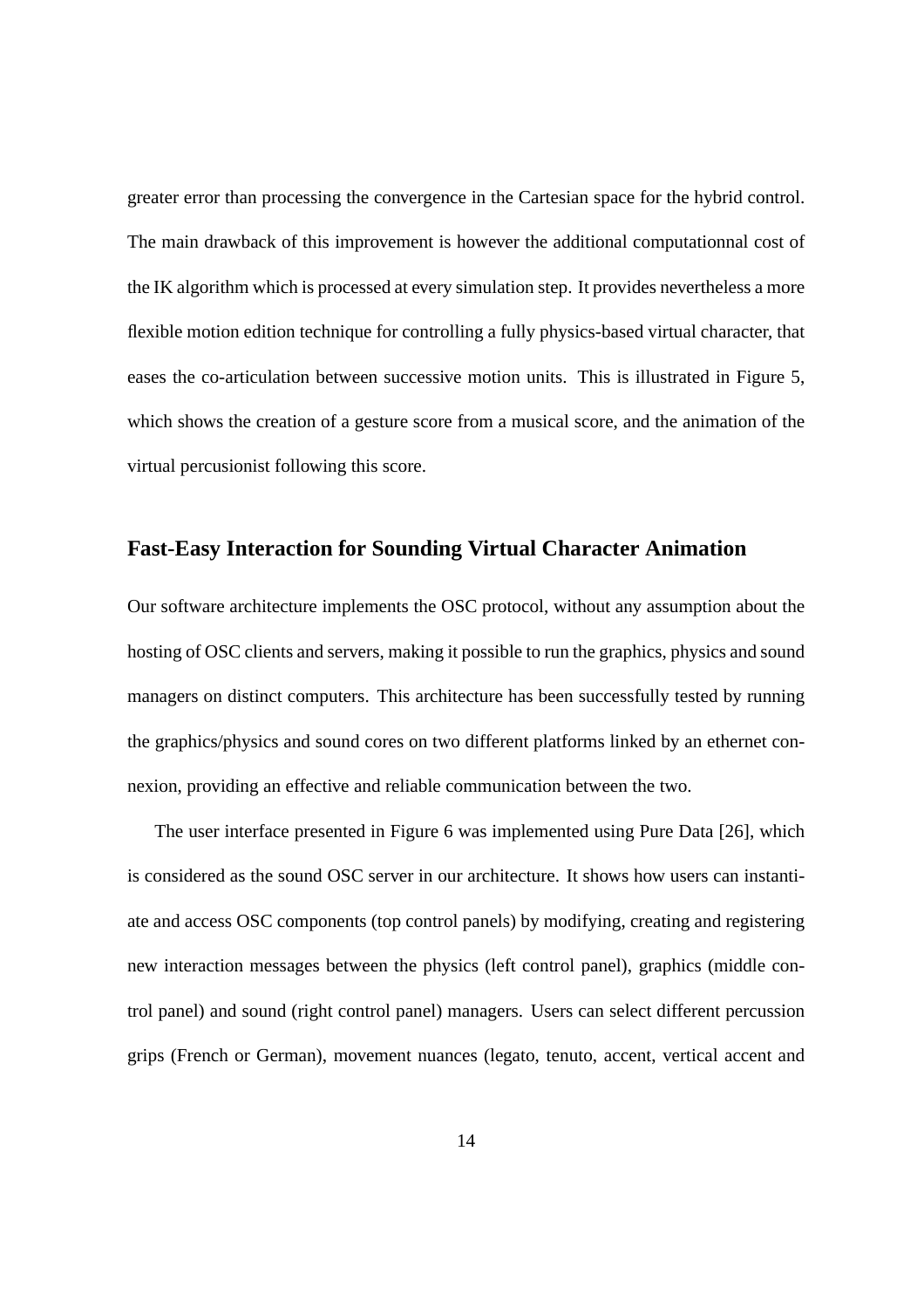staccato), and different tempi, to be simulated by the virtual percussionist. The parameterization of the visual and sound feedback is also possible. During the simulation, the interface provides users with different sound synthesis models such as the simple playback of sound clips, signal-based sound synthesis, or physics-based sound (modal) synthesis. Every sound synthesis technique proposed by the interface can be tuned in real time. For instance for the modal sound synthesis module, one can tune the parameterization of the drum membrane physics properties (radius size, mass, tension).

## **Conclusion**

We proposed in this paper a physically-enabled environment in which a virtual percussionist can be physically controlled and interact with physics-based sound synthesis schemes. The physics-based control from real percussion performances guarantees to maintain the main characteristics of human motion data while keeping the physical coherence of the interaction with the simulated instrument. Furthermore, the hybrid control mode combining IK and ID controllers leads to a more intuitive way of editing the motion to be simulated only from drumstick extremity trajectories. Alongside, the proposed asynchronous client-server architecture takes advantage of motion and sound physics formulations, generating in real-time virtual percussion performances that can be parameterized from the motion to the sound.

Among the perspectives of such work is the improvement of the interaction between motion simulation and sound synthesis. This can involve the design of a more powerful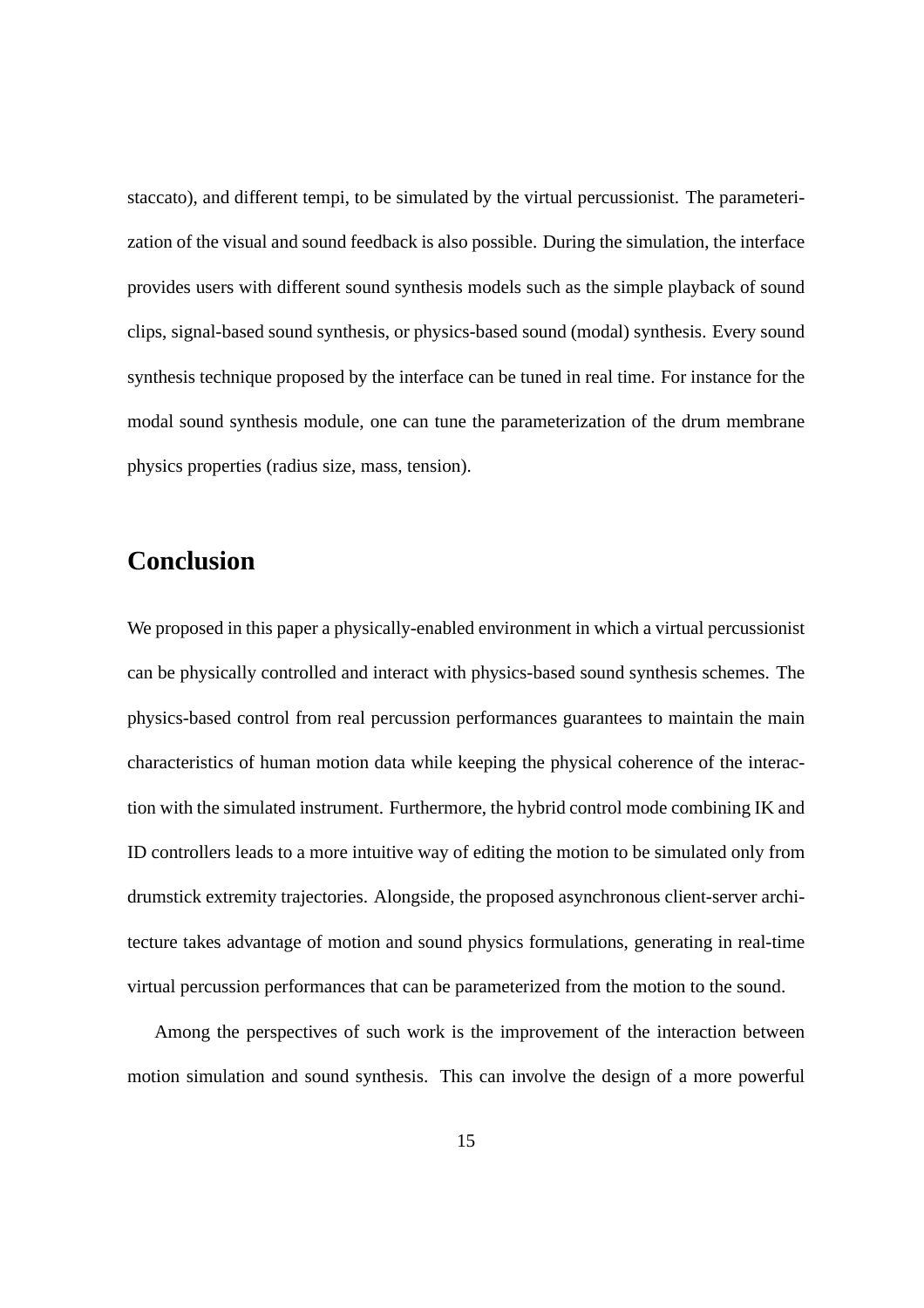collision detection module. If we consider the physical simulation of the instrument, it might be interesting to include mechanical interactions, such as hammered or plucked interactions, or even modeling the mechanical structure of a finger or a hand. We also plan to extend the mapping possibilities beween gesture parameters and sound input parameters, and to develop efficient methods for editing percussion captured motion in the 3D Cartesian space.

## **References**

- [1] M. Raibert. *Legged Robots that Balance*. MIT Press, 1986.
- [2] J. Hodgins, W. Wooten, D. Brogan, and J. O'Brien. Animating Human Athletics. In *Proc. of the Annual Conference on Computer Graphics and Interactive Techniques*, pages 71–78, 1995.
- [3] P. Faloutsos, M. van de Panne, and D. Terzopoulos. Composable Controllers for Physics-Based Character Animation. In *Proc. of the Annual Conference on Computer Graphics and Interactive Techniques*, pages 251–260, 2001.
- [4] B. Allen, D. Chu, A. Shapiro, and P. Faloutsos. On the Beat!: Timing and Tension for Dynamic Characters. In *Proc. of the ACM SIGGRAPH/Eurographics Symposium on Computer Animation*, pages 239–247, 2007.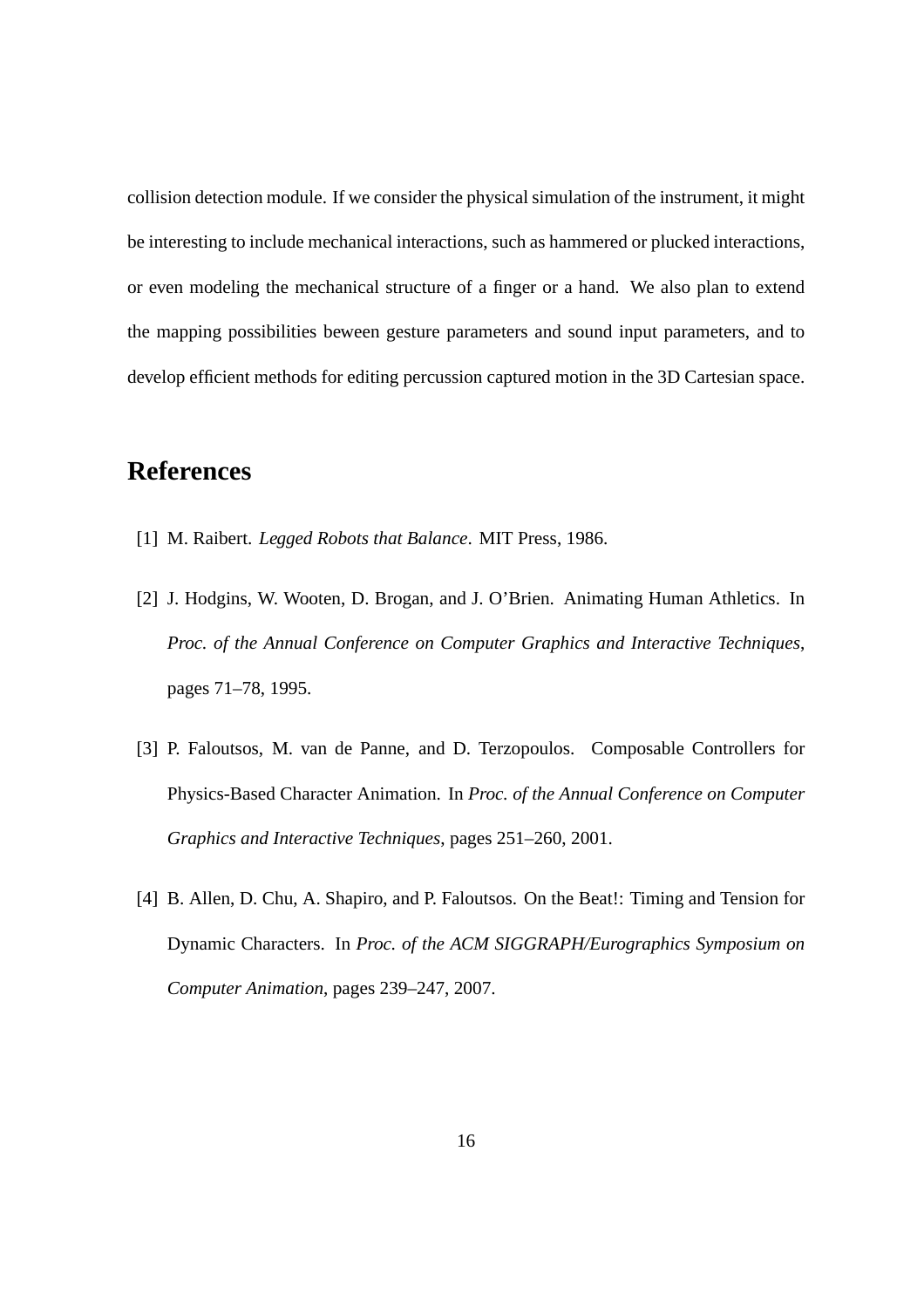- [5] V. Zordan and J. Hodgins. Motion Capture-Driven Simulations that Hit and React. In *Proc. of the ACM SIGGRAPH/Eurographics Symposium on Computer Animation*, pages 89–96, 2002.
- [6] A. Shapiro, F. Pighin, and P. Faloutsos. Hybrid Control For Interactive Character Animation. In *Proc. of the Pacific Conference on Computer Graphics and Applications*, pages 455–461, 2003.
- [7] V. Zordan, A. Majkowska, B. Chiu, and M. Fast. Dynamic Response for Motion Capture Animation. *ACM Transactions on Graphics*, 24(3):697–701, 2005.
- [8] V. Zordan and J. Hodgins. Tracking and Modifying Upper-body Human Motion Data with Dynamic Simulation. In *Proc. of Computer Animation and Simulation*, pages 13–22, 1999.
- [9] A. Bouënard, S. Gibet, and M. M. Wanderley. Enhancing the Visualization of Percussion Gestures by Virtual Character Animation. In *Proc. of the International Conference on New Interfaces for Musical Expression*, pages 38–43, 2008.
- [10] K. van den Doel and D. Pai. Synthesis of Shape Dependent Sounds with Physical Modeling. In *Proc. of the International Conference on Auditory Display*, 1996.
- [11] J. O'Brien, C. Shen, and C. Gatchalian. Synthetizing Sounds from Rigid Body Simulations. In *Proc. of the ACM SIGGRAPH/Eurographics Symposium on Computer Animation*, pages 175–181, 2002.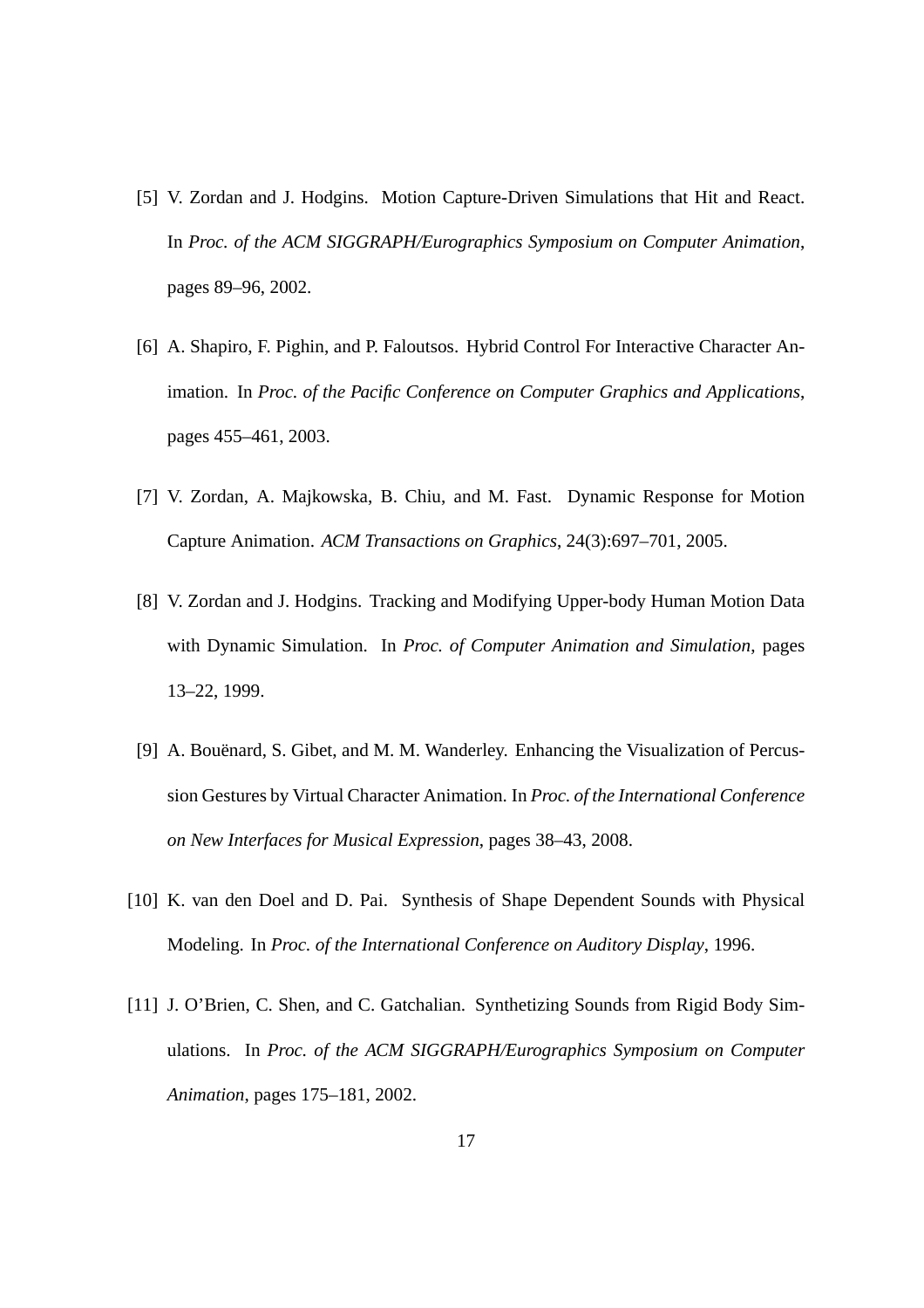- [12] R. Corbett, K. van den Doel, J. Lloyd, and W. Heidrich. Timbrefields: 3d Interactive Sound Models for Real-Time Audio. *Presence: Teleoperators and Virtual Environments*, 16(6):643–654, 2007.
- [13] J. O'Brien, P. Cook, and G. Essl. Synthesizing Sounds from Physically Based Motion. In *Proc. of the Annual Conference on Computer Graphics and Interactive Techniques*, pages 529–536, 2001.
- [14] N. Bonneel, G. Drettakis, N. Tsingos, I. Viaud-Delmon, and D. James. Fast Modal Sounds with Scalable Frequency-Domain Synthesis. *ACM Transactions on Graphics*, 27(3):1–9, 2008.
- [15] T. Takala and J. Hahn. Sound Rendering. *SIGGRAPH Computer Graphics*, 26(2):211– 220, 1992.
- [16] K. van den Doel, P. Kry, and D. Pai. FoleyAutomatic: Physically-Based Sound Effects for Interactive Simulation and Animation. In *Proc. of the Annual Conference on Computer Graphics and Interactive Techniques*, pages 537–544, 2001.
- [17] F. Avanzini and P. Crosato. Integrating Physically based Sound Models in a Multimodal Rendering Architecture. *Computer Animation and Virtual Worlds*, 17(3-4):411– 419, 2006.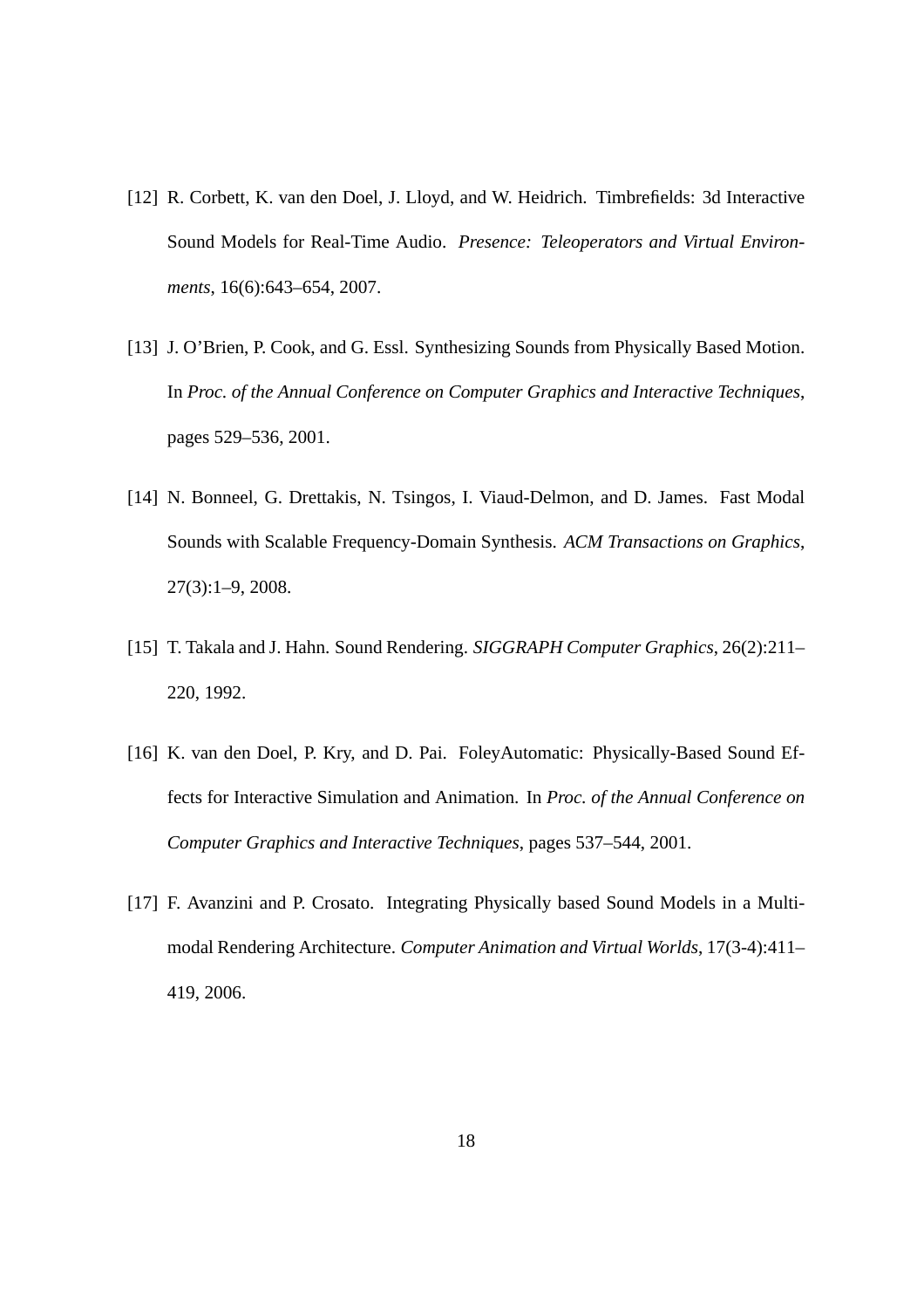- [18] S. Sinclair and M. M. Wanderley. A Run-time Programmable Simulator to Enable Multimodal Interaction with Rigid Body Systems. *Interacting with Computers*, In press.
- [19] M. Johnson. *Exploiting Quaternions to Support Expressive Interactive Character Motion*. PhD thesis, Massachusetts Institute of Technology, 2003.
- [20] C. Wampler. Manipulator Inverse Kinematic Solutions based on Vector Formulations and Damped Least Squares. *IEEE Transactions on Systems, Man and Cybernetics*, 16(1):93–101, 1986.
- [21] S. Gibet and P. F. Marteau. Expressive Gesture Animation based on Non-Parametric Learning of Sensory-Motor Models. In *Proc. of the International Conference on Computer Animation and Social Agents*, pages 79–85, 2003.
- [22] M. Wright. Open Sound Control: an Enabling Technology for Musical Networking. *Organised Sound*, 10(3):193–200, 2005.
- [23] F. Avanzini and D. Rochesso. Controlling Material Properties in Physical Models and Sounding Objects. In *Proc. of the International Computer Music Conference*, pages 91–94, 2001.
- [24] Open Dynamics Engine. *http://opende.sourceforge.net*, 2009.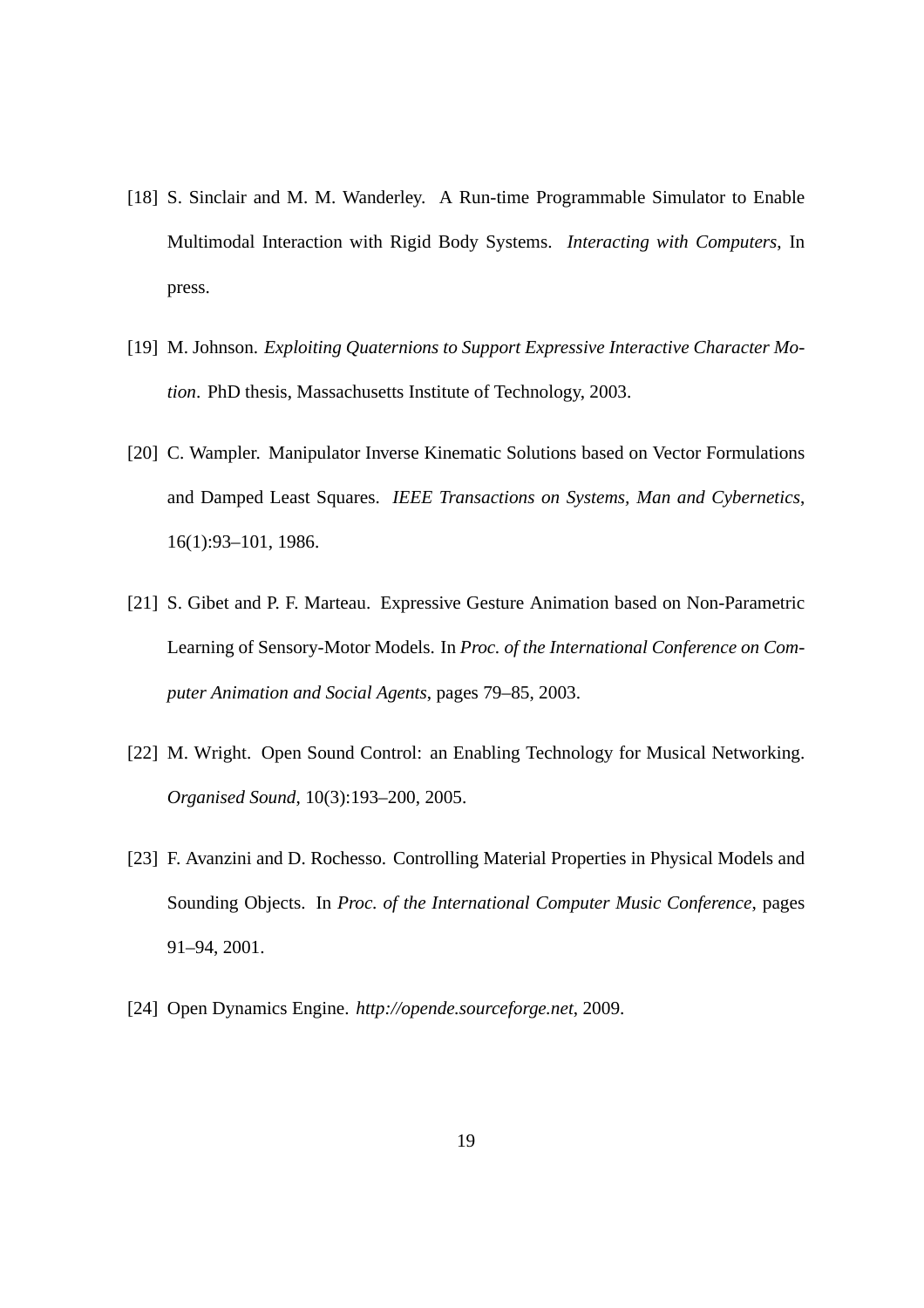- [25] A. Bouënard, M. M. Wanderley, and S. Gibet. Analysis of Percussion Grip for Physically Based Character Animation. In *Proc. of the International Conference on Enactive Interfaces*, pages 22–27, 2008.
- [26] M. Puckette. Pure Data. In *Proc. of the International Computer Music Conference*, pages 269–272, 1996.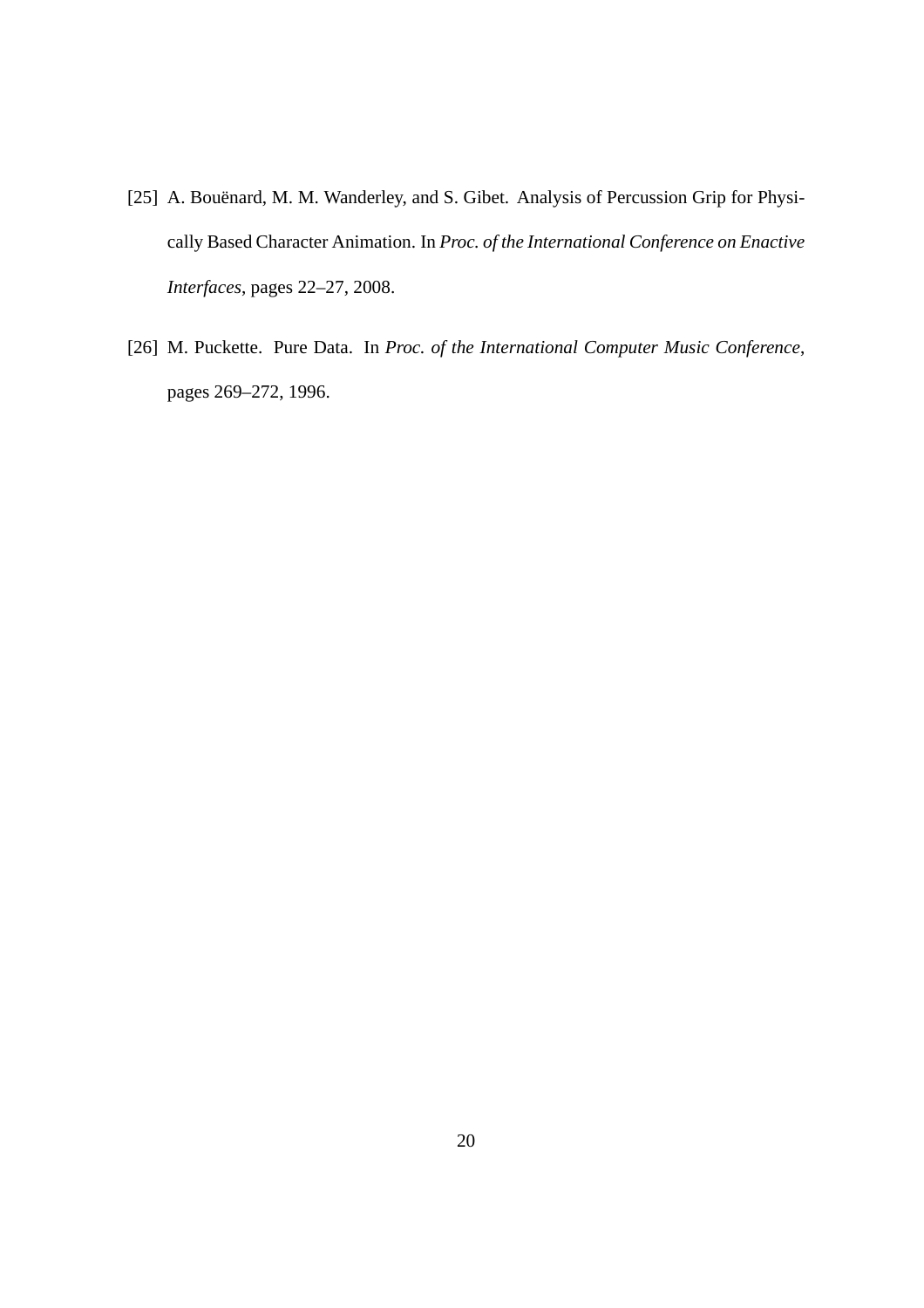

Figure 1: System architecture and multimodal outputs. The *Physics-based Motion Control and Synthesis* step involves a *Motion Capture Database* and results in the *Visual Feedback*. The *Interaction* expresses the mapping between the percussion motion simulation and the *Sound Synthesis*, which results in the *Sound Feedback*.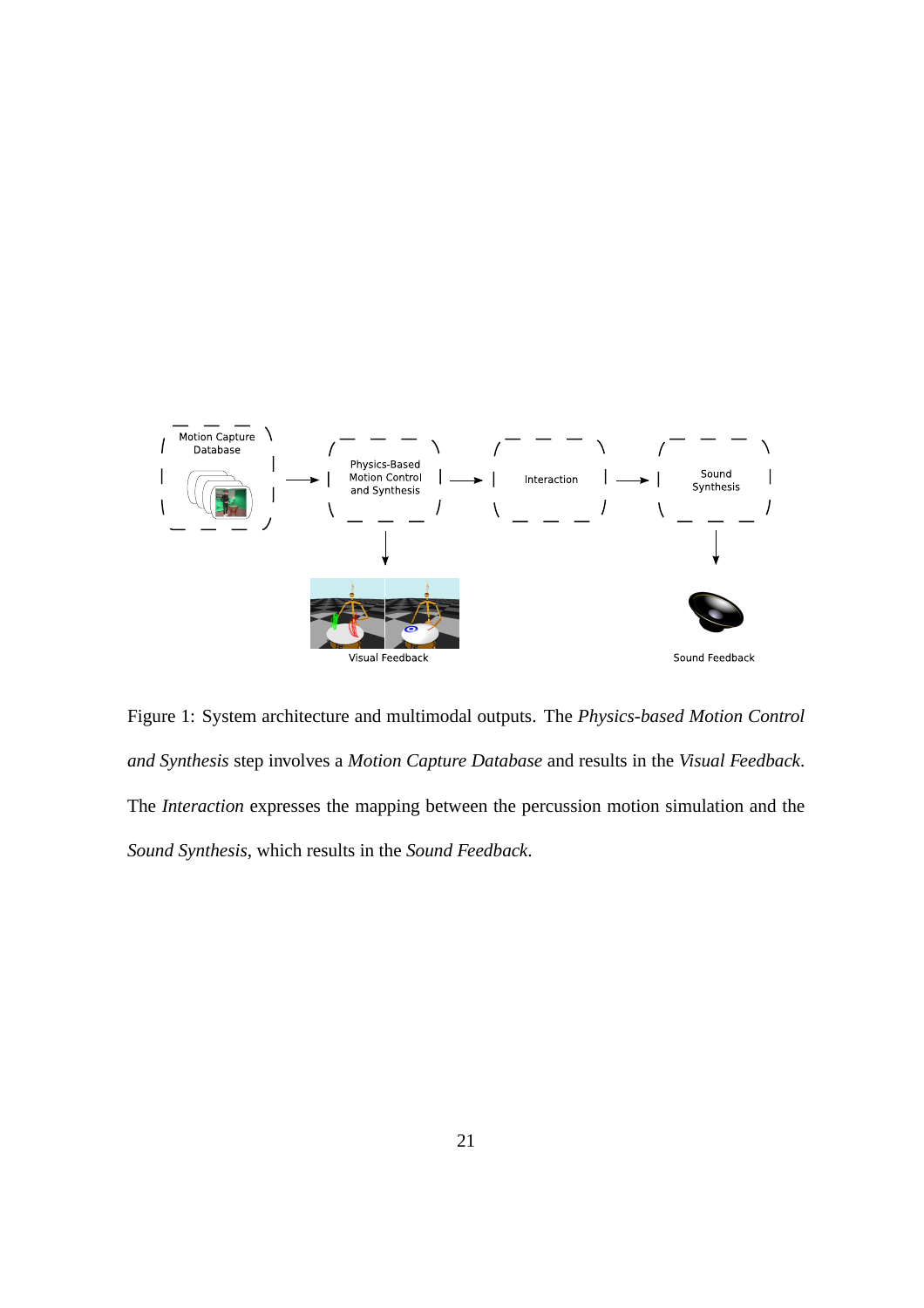

Figure 2: Physics-based Motion Control and Synthesis. The *Motion Capture Database* is used for the physics modeling of the *Virtual Character*, and for expressing two levels of *Tracking*. These two levels allow the physics-based motion capture tracking, either in the *Joint Space* from angular trajectories  $\Theta^T$ , or in the *Cartesian Space* from end-effector trajectories  $X^T$ . The hybrid control involves the combination of inverse kinematics (*IK*) and inverse dynamics controllers (*ID*).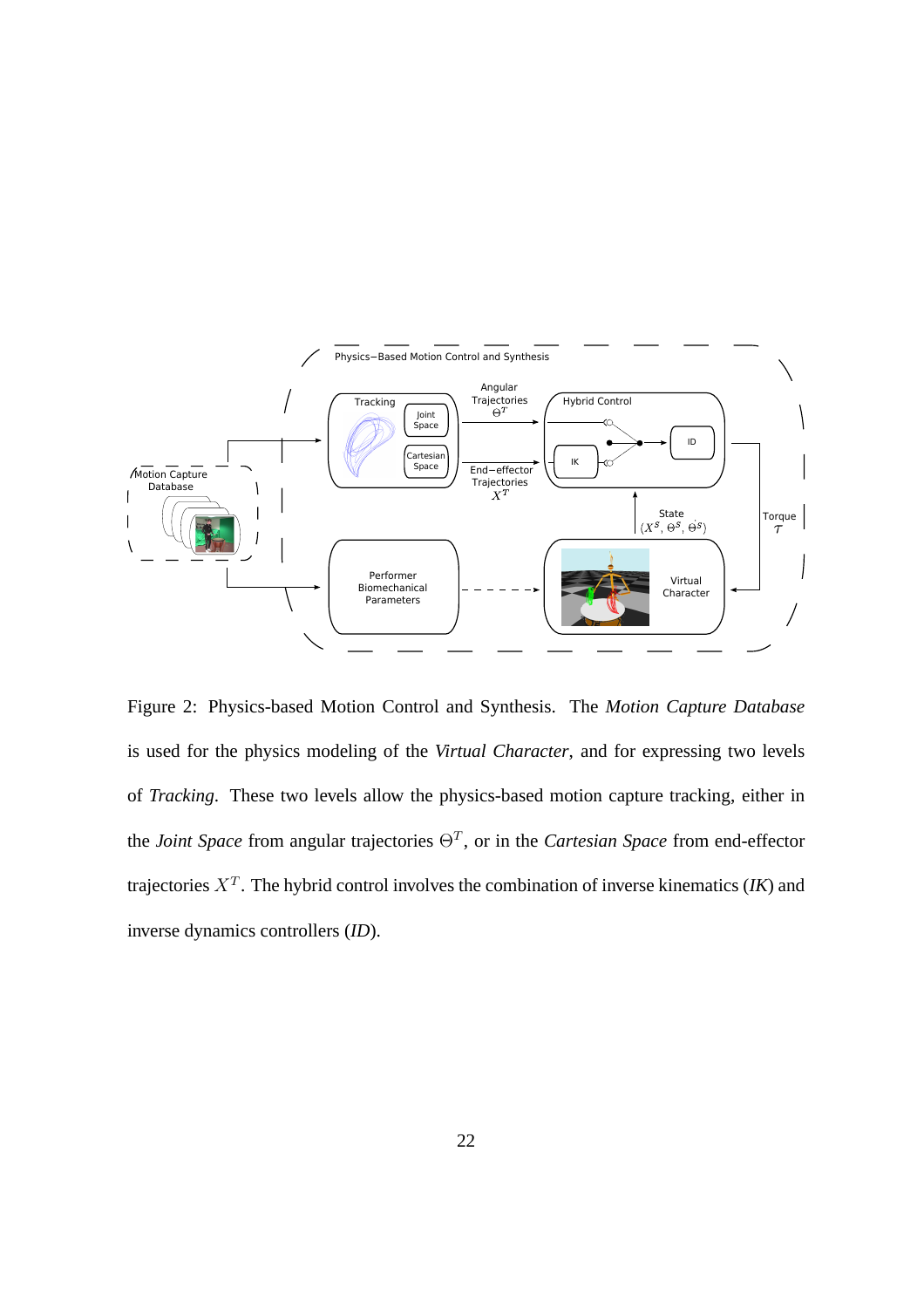#### **Algorithm 1** Formulating joint limits in the quaternion space

**Require:** Joint motion expressed as a quaternionic time serie:  $Q = \{q_i, i \in [[1 \dots n]]\}$ 

**Ensure:** Joint motion eigen values and axes:  $\{\vec{\lambda}, \vec{e}\}$ 

 $\bar{q}$  = mean(Q) { $\bar{q}$ : mean of Q}

**for**  $i = 1$  to  $n$  **do** 

 $q_i^* = \log(\bar{q} * q_i)$  { $Q^*$ : transposition of the motion  $Q$  in the tangent space of  $\bar{q}$ }

**end for**

 ${\{\vec{\lambda}, \vec{e}\}} = SVD(Q^*)$  { ${\{\vec{\lambda}, \vec{e}\}}$ : eigen values and axes}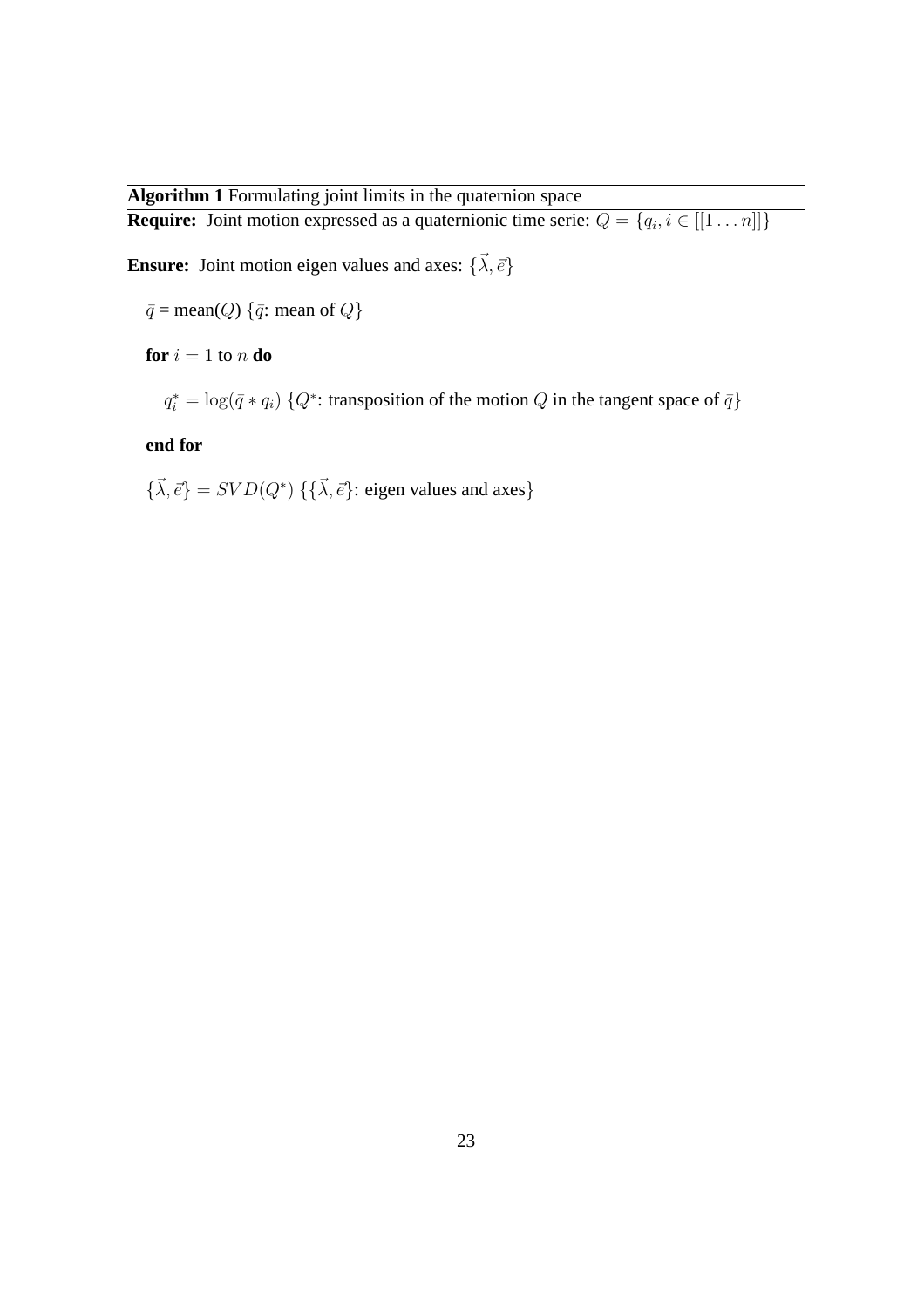**Algorithm 2** Hybrid control of an articulated chain combining inverse kinematics and in-

verse dynamics controllers **Require:** a dynamic articulated chain:  $dAC = \{dS_i, i \in [[1 \dots n]]\},\$ a target:  $X^T$ **Ensure:** a set of torques:  $\tau = {\tau_i, i \in [[1 \dots n]]},$ a kinematic configuration:  $\Theta^T = \{\Theta_i^T, i \in [[1 \dots n]]\}$ **while** simulation **do** {Inverse Kinematics} ComputeJacobian( $X^T$ )  $\Theta^T \leftarrow \text{InverseKinematics}$ {Inverse Dynamics} **for**  $i = 1$  to n **do**  $\tau_i \leftarrow \text{InverseDynamics}(dS_i, \Theta_i^T)$ ApplyTorque $(dS_i, \tau_i)$ **end for** Update()

**end while**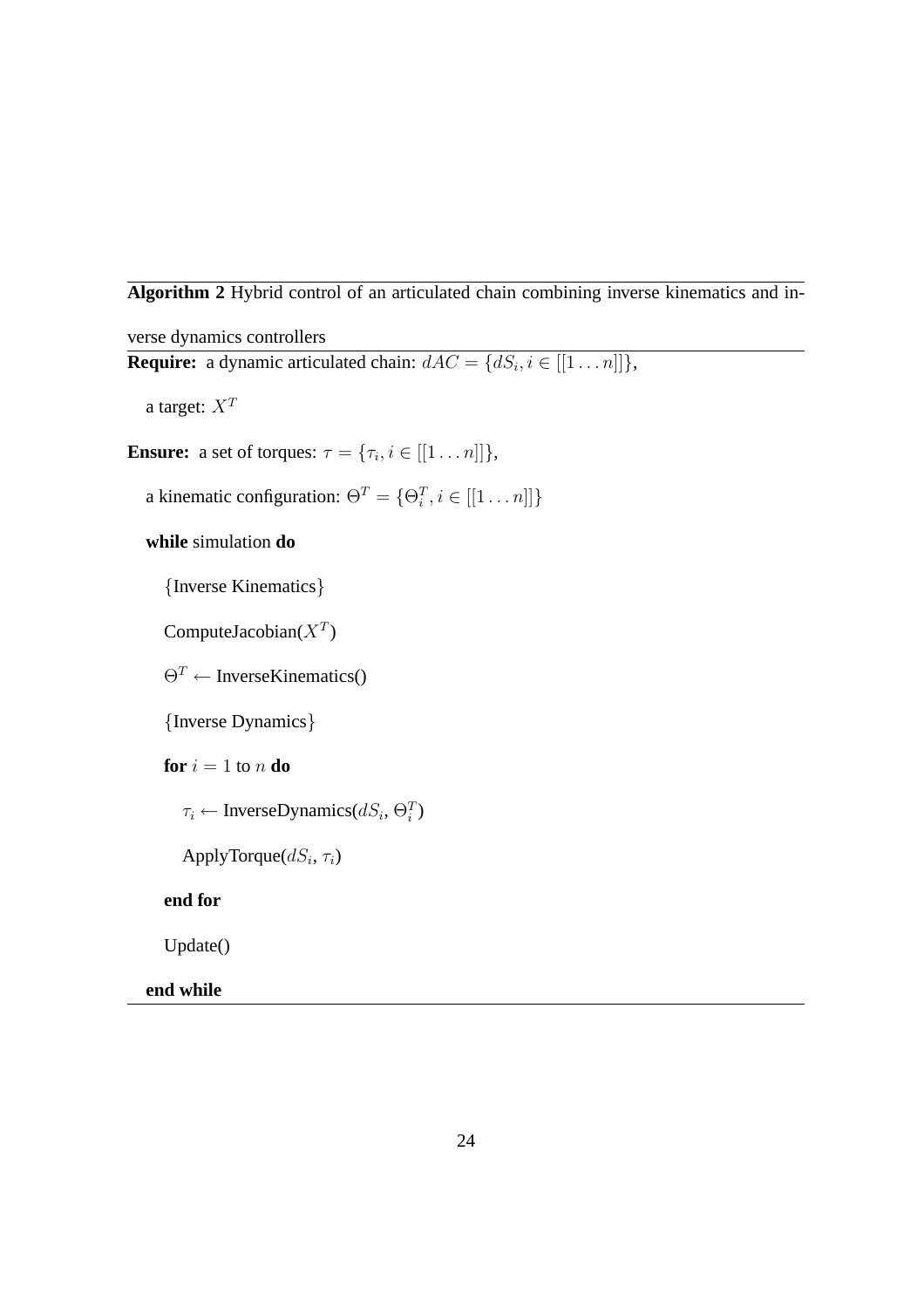

Figure 3: Asynchronous server-client architecture of our system.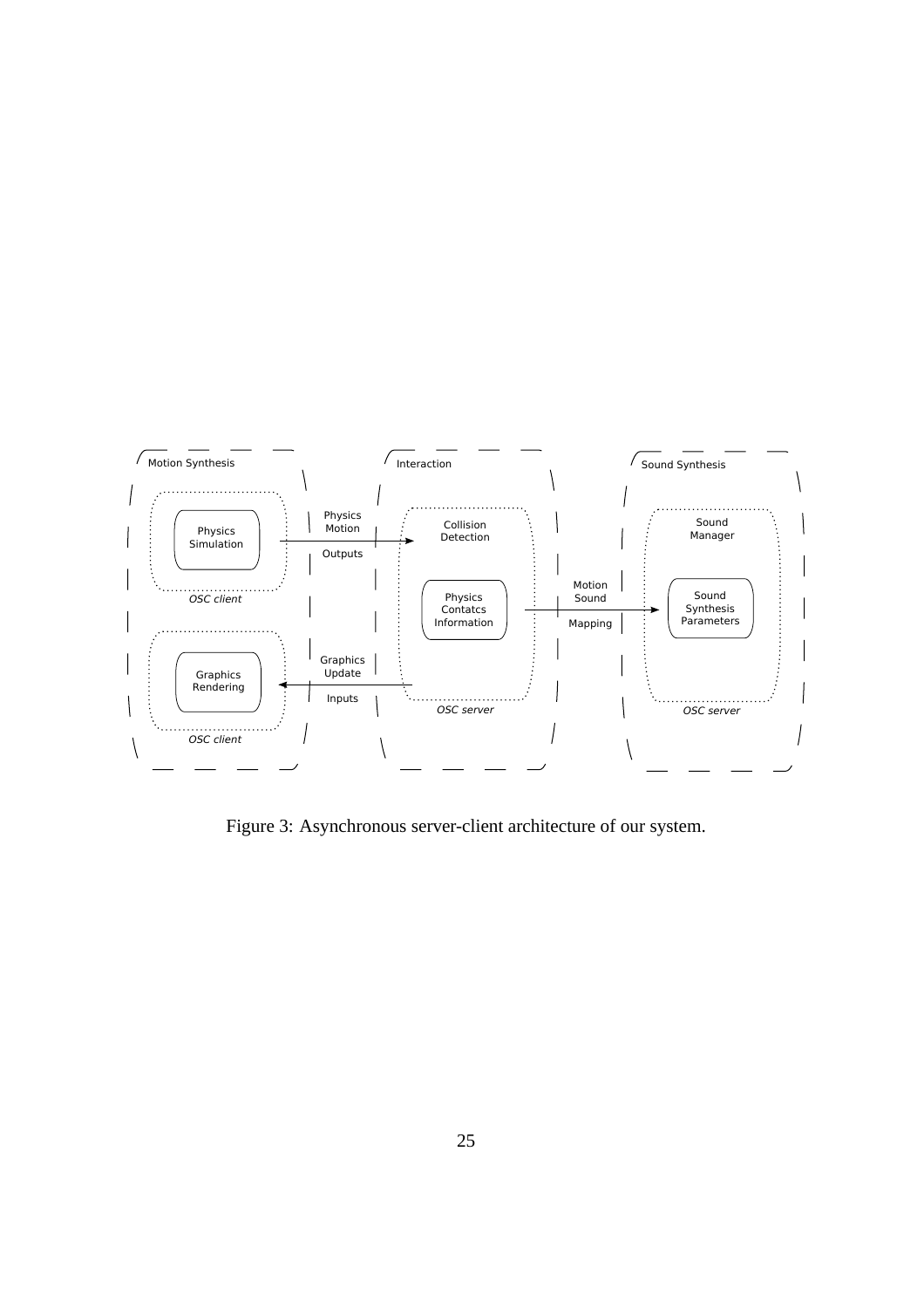

Figure 4: Top: comparison of elbow flexion angle trajectories: original motion data (black) vs. data generated by the IK algorithm (red). Bottom: comparison of drumstick trajectories: original motion capture data (black) vs. joint space (ID) physics tracking (blue) vs. cartesian space  $(IK + ID)$  physics tracking (red).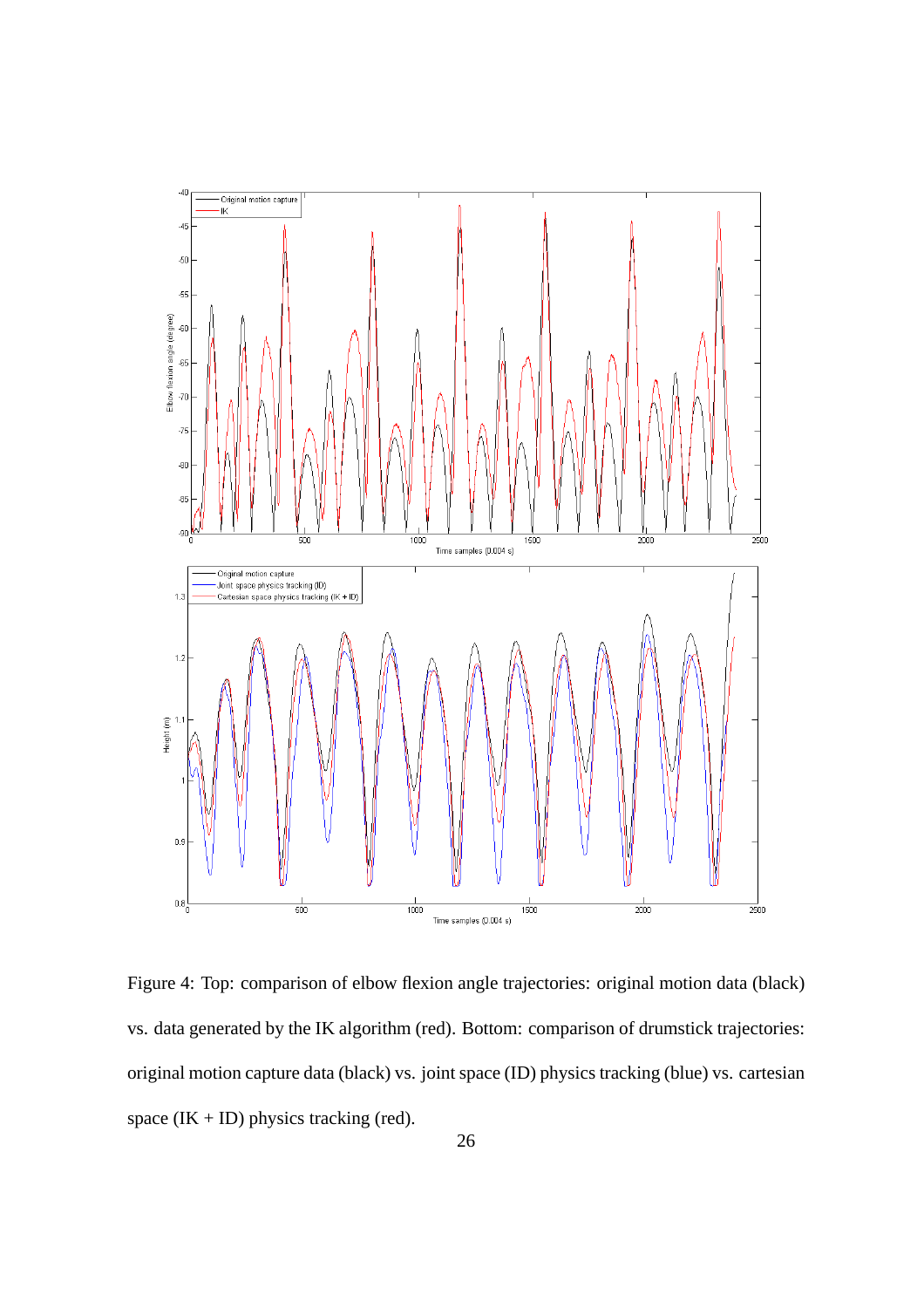

Figure 5: Score (top) performed by the virtual percussionist combining legato and accent beats under tempo variation, and the resulting height of the right (middle) and left (bottom) tip trajectories of the drumsticks during the simulation.